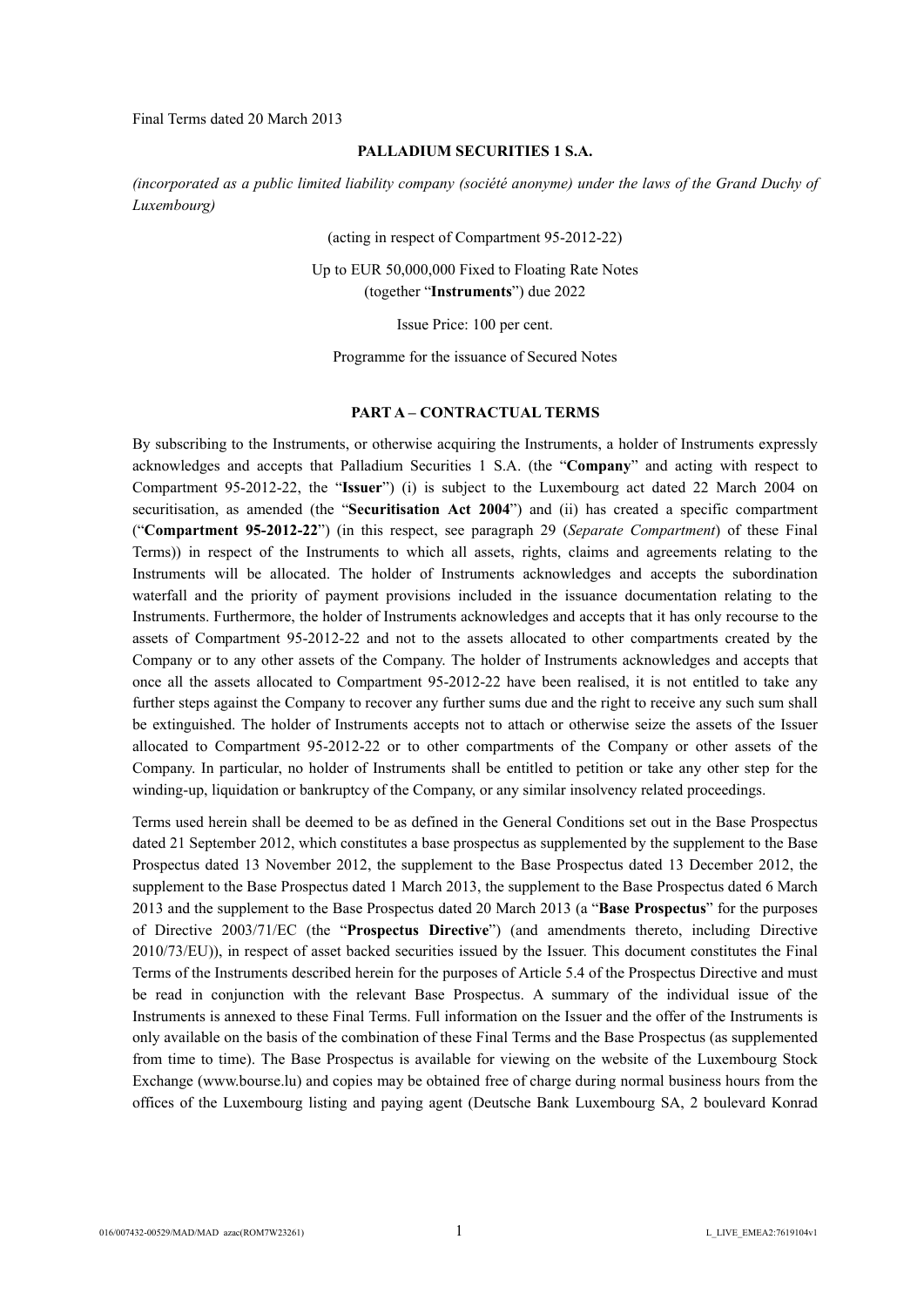Adenauer, L-1115 Luxembourg) and at the registered office of the Issuer (Palladium Securities 1 S.A., 2 boulevard Konrad Adenauer, L-1115 Luxembourg).

| 1  | Aggregate Nominal Amount of<br>Instruments being issued and (if<br>different) Aggregate Nominal<br>Amount of Instruments being<br>admitted to trading: |                                              |          | Up to EUR 50,000,000                                                                                                                                                                       |
|----|--------------------------------------------------------------------------------------------------------------------------------------------------------|----------------------------------------------|----------|--------------------------------------------------------------------------------------------------------------------------------------------------------------------------------------------|
| 2  |                                                                                                                                                        | Specified Denomination:                      |          | EUR 1,000                                                                                                                                                                                  |
| 3  |                                                                                                                                                        | Series Number:                               |          | 95                                                                                                                                                                                         |
| 4  |                                                                                                                                                        | Specified Currency or Currencies:            |          | Euro ("euro", "EUR", "€")                                                                                                                                                                  |
| 5  |                                                                                                                                                        | <b>Issue Price:</b>                          |          | 100 per cent. of the Aggregate Nominal Amount                                                                                                                                              |
| 6  |                                                                                                                                                        | <b>Calculation Amount per</b><br>Instrument: |          | EUR 1,000                                                                                                                                                                                  |
| 7  | (i)                                                                                                                                                    | Issue Date:                                  |          | 26 March 2013                                                                                                                                                                              |
|    | (ii)                                                                                                                                                   | Primary Market End Date:                     |          | 6 March 2013                                                                                                                                                                               |
| 8  | (i)                                                                                                                                                    | Collateral<br>Postponement Adjustment:       | Maturity | Not Applicable - the Maturity Date is specified in<br>paragraph 8 (ii) below                                                                                                               |
|    | (ii)                                                                                                                                                   | <b>Maturity Date:</b>                        |          | The Interest Payment Date falling in September 2022                                                                                                                                        |
| 9  |                                                                                                                                                        | Interest Basis:                              |          | EUR-CMS 10y Floating Rate                                                                                                                                                                  |
| 10 | Change of Interest Basis:                                                                                                                              |                                              |          | Applicable - the method by which Interest is determined<br>shall alter on a specified Interest Rate Switch Date                                                                            |
|    | Interest Rate Switch Date(s):                                                                                                                          |                                              |          | 14 September 2017                                                                                                                                                                          |
| 11 | Authorisation                                                                                                                                          |                                              |          | The issue of the Instruments has been authorised by the<br>board of directors of the Issuer on 21 December 2012                                                                            |
|    |                                                                                                                                                        | <b>Provisions Relating to Interest</b>       |          |                                                                                                                                                                                            |
| 12 |                                                                                                                                                        | Type of Interest:                            |          |                                                                                                                                                                                            |
|    |                                                                                                                                                        | <b>Fixed Rate</b>                            |          |                                                                                                                                                                                            |
|    | (i)                                                                                                                                                    | Interest Rate:                               |          | 3.80 per cent. per annum payable in arrear annually                                                                                                                                        |
|    | (ii)                                                                                                                                                   | Interest Payment Date(s):                    |          | The Interest Payment Dates are 14 September in each year<br>up to and including 14 September 2017 subject in each<br>case to adjustment in accordance with the Business Day<br>Convention. |
|    |                                                                                                                                                        | (iii) Interest Accrual Date(s):              |          | The Interest Accrual Dates are 14 September in each year<br>up to and including 14 September 2017 and these dates are<br>not adjusted in accordance with the Business Day<br>Convention.   |
|    |                                                                                                                                                        | (iv) Fixed Amount(s):                        |          | (a) The Interest Amount in respect of the first Interest<br>Period is EUR 17.73 and (b) the Interest Amount in<br>respect of each Interest Period thereafter is EUR 38                     |
|    | (v)                                                                                                                                                    | <b>Business Day Convention:</b>              |          | Modified Following Business Day Convention                                                                                                                                                 |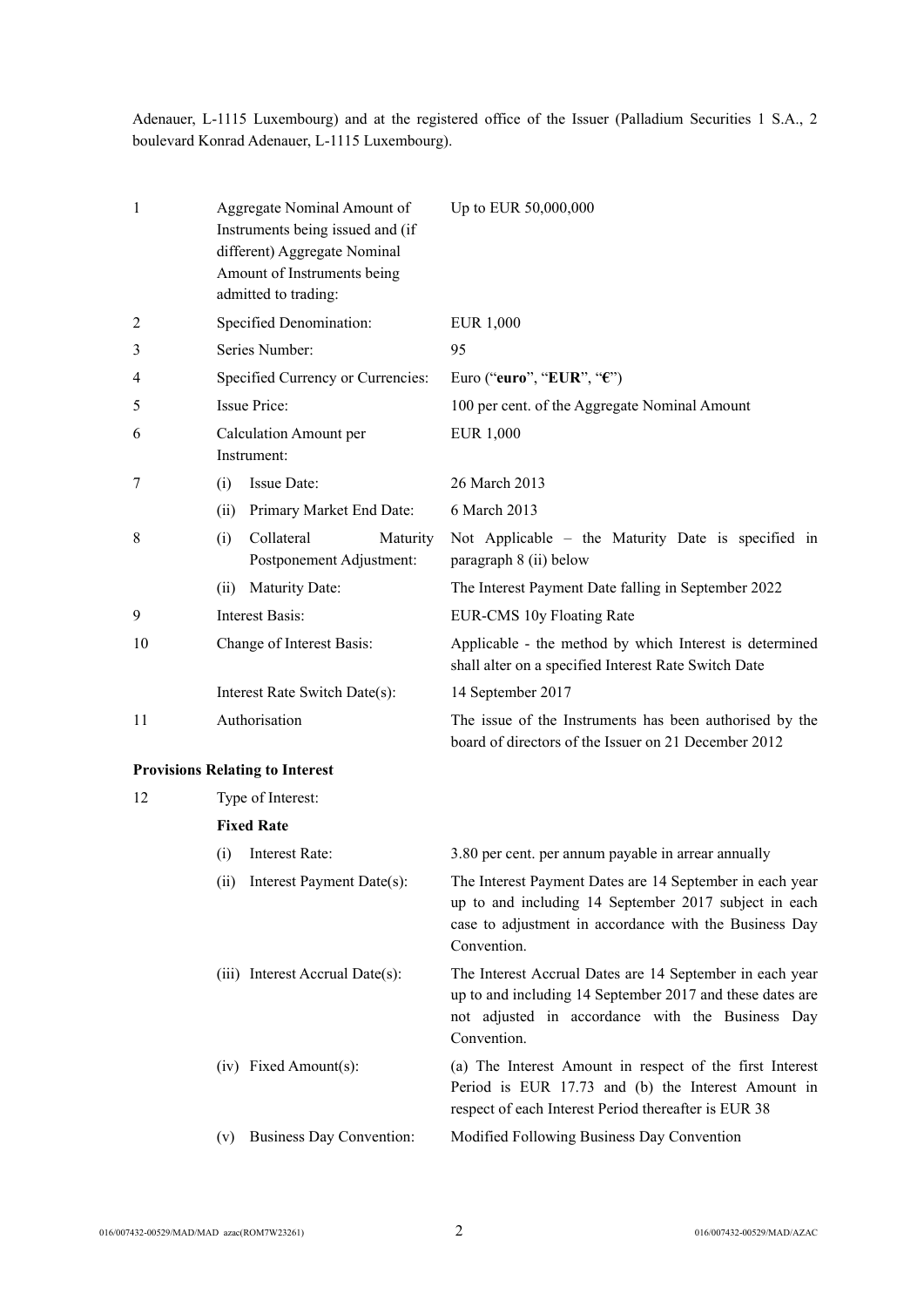|    | (vi) Day Count Fraction:                                                           | 30/360                                                                                                                                                                                                                            |
|----|------------------------------------------------------------------------------------|-----------------------------------------------------------------------------------------------------------------------------------------------------------------------------------------------------------------------------------|
|    | (vii) Determination Date(s):                                                       | Not Applicable                                                                                                                                                                                                                    |
|    | (viii) Interest Component<br>Adjustment:                                           | Not Applicable                                                                                                                                                                                                                    |
|    | <b>Floating Rate</b>                                                               |                                                                                                                                                                                                                                   |
|    | Interest Rate:<br>(i)                                                              | The sum of (a) the Relevant Rate and (b) the Margin,<br>subject to a Minimum Interest Rate and a Maximum<br><b>Interest Rate</b>                                                                                                  |
|    | Period(s)/Interest<br>Specified<br>(ii)<br>Dates/Specified<br>Payment<br>Duration: | The Interest Payment Dates are 14 September in each year<br>from and including 14 September 2018 up to and<br>including the Maturity Date subject in each case to<br>adjustment in accordance with the Business Day<br>Convention |
|    |                                                                                    | The Specified Duration for the purpose of the Relevant<br>Rate is 10 years                                                                                                                                                        |
|    | (iii) Interest Accrual Dates(s):                                                   | The Interest Accrual Dates are 14 September in each year<br>from and including 14 September 2018 up to and<br>including the Maturity Date and these dates are not<br>adjusted in accordance with the Business Day Convention.     |
|    | (iv) Interest calculation method<br>for short or long Interest<br>Periods:         | Not Applicable there are no short or long Interest Periods                                                                                                                                                                        |
|    | <b>Business Day Convention:</b><br>(v)                                             | Modified Following Business Day Convention                                                                                                                                                                                        |
|    | $(vi)$ Business Day(s):                                                            | London, Luxembourg and TARGET2                                                                                                                                                                                                    |
|    | (vii) Relevant Financial Centre:                                                   | London                                                                                                                                                                                                                            |
|    | $(viii)$ Margin(s):                                                                | 0 per cent. per annum                                                                                                                                                                                                             |
|    | (ix) Relevant Rate:                                                                | <b>Benchmark Rate</b>                                                                                                                                                                                                             |
|    | (x) Benchmark Rate:                                                                | <b>EUR-CMS</b>                                                                                                                                                                                                                    |
|    | (xi) Method<br>of<br>determining<br>Relevant Rate:                                 | <b>CMS</b> Rates Determination                                                                                                                                                                                                    |
|    | (xii) Interest<br>Component<br>Adjustment:                                         | Not Applicable                                                                                                                                                                                                                    |
|    | (xiii) Minimum Interest Rate:                                                      | The Minimum Interest Rate is 2 per cent. per annum                                                                                                                                                                                |
|    | (xiv) Maximum Interest Rate:                                                       | The Maximum Interest Rate is 7 per cent. per annum                                                                                                                                                                                |
|    | (xv) Day Count Fraction:                                                           | 30/360                                                                                                                                                                                                                            |
|    | Determination<br>(xvi) Interest<br>$Date(s)$ :                                     | The Interest Determination Date in respect of each Interest<br>Period is the day falling two Banking Days prior to the<br>first day of each Interest Period                                                                       |
|    | (xvii)<br><b>Banking Days:</b>                                                     | London, Luxembourg and TARGET2                                                                                                                                                                                                    |
|    | <b>Provisions Relating to Redemption</b>                                           |                                                                                                                                                                                                                                   |
| 13 | Issuer Call Option:                                                                | Not Applicable - The Issuer is not entitled to call the                                                                                                                                                                           |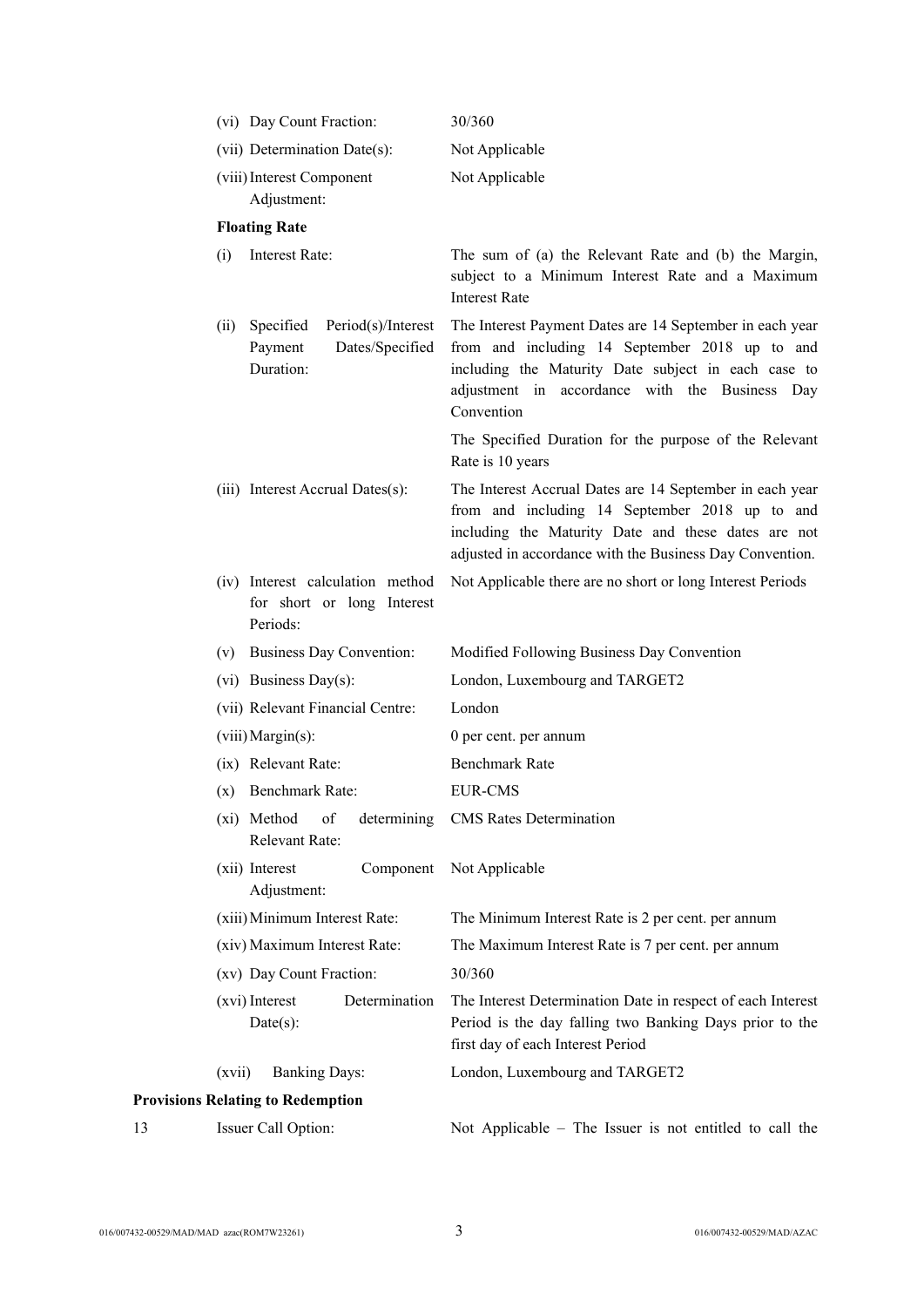|    |                                |                                                                   | Instruments early                                                                                                                                                                                                                                                                                                                                                                                                                     |
|----|--------------------------------|-------------------------------------------------------------------|---------------------------------------------------------------------------------------------------------------------------------------------------------------------------------------------------------------------------------------------------------------------------------------------------------------------------------------------------------------------------------------------------------------------------------------|
| 14 | Collateral Put/Call Redemption |                                                                   | Not Applicable – The Collateral Obligor has no option to<br>redeem the Collateral in accordance with its terms.                                                                                                                                                                                                                                                                                                                       |
| 15 |                                | Early Termination Amount:                                         |                                                                                                                                                                                                                                                                                                                                                                                                                                       |
|    | (i)                            | Early Termination Amount<br>inclusive of accrued interest:        | Yes: no additional amount in respect of accrued interest<br>shall be paid                                                                                                                                                                                                                                                                                                                                                             |
|    |                                | (ii) Early Termination Interest                                   | The Interest Rate shall be calculated in accordance with<br>General Condition 5.5.3(B)                                                                                                                                                                                                                                                                                                                                                |
| 16 |                                | Collateral Matched Grace Period:                                  | Applicable – The Grace Period will be 10 days, which is<br>equal to the grace period applicable to the payment of any<br>sum due in respect of the Collateral before a default may<br>be declared.                                                                                                                                                                                                                                    |
|    |                                | <b>Provisions Relating to Series Assets</b>                       |                                                                                                                                                                                                                                                                                                                                                                                                                                       |
| 17 | (i)                            | Collateral:                                                       |                                                                                                                                                                                                                                                                                                                                                                                                                                       |
|    |                                | - Collateral Obligor (full<br>legal name, registered<br>address): | ENEL Finance International NV, Herengracht 471, 1017<br>Amsterdam, The Netherlands (the "Collateral<br>BS<br>Obligor"). ENEL Finance International S.A. (the original<br>issuer of the Collateral) merged with ENEL Finance<br>International NV in 2010.                                                                                                                                                                              |
|    |                                |                                                                   | ENEL SpA, Viale Regina, Margherita 137, 00198 Rome,<br>Italy (the "Guarantor")                                                                                                                                                                                                                                                                                                                                                        |
|    |                                | - Rating of the Collateral                                        | Collateral Obligor:                                                                                                                                                                                                                                                                                                                                                                                                                   |
|    |                                | Obligor (by specified Rating<br>Agency(ies))                      | Baa2 (on a backed, senior unsecured basis) by Moody's                                                                                                                                                                                                                                                                                                                                                                                 |
|    |                                |                                                                   | BBB+ by Fitch                                                                                                                                                                                                                                                                                                                                                                                                                         |
|    |                                |                                                                   | Guarantor:                                                                                                                                                                                                                                                                                                                                                                                                                            |
|    |                                |                                                                   | Baa2 by Moody's                                                                                                                                                                                                                                                                                                                                                                                                                       |
|    |                                |                                                                   | BBB+ by S&P                                                                                                                                                                                                                                                                                                                                                                                                                           |
|    |                                |                                                                   | BBB+ by Fitch                                                                                                                                                                                                                                                                                                                                                                                                                         |
|    |                                | - Country of incorporation of                                     | Collateral Obligor: The Netherlands                                                                                                                                                                                                                                                                                                                                                                                                   |
|    |                                | the Collateral Obligor:                                           | Guarantor: Italy                                                                                                                                                                                                                                                                                                                                                                                                                      |
|    |                                | - Nature of Business:                                             | The Collateral Obligor operates as a holding company for<br>equity investments and other financial assets.                                                                                                                                                                                                                                                                                                                            |
|    |                                |                                                                   | Further information on the Collateral Obligor can be found<br>on its website: http://www.enel.it.                                                                                                                                                                                                                                                                                                                                     |
|    |                                |                                                                   | The Guarantor generates, transmits, distributes, and trades<br>electricity.<br>The Guarantor operates hydroelectric,<br>geothermal, and other generating plants. The Guarantor,<br>through subsidiaries, also provides fixed-line and mobile<br>telephone services, installs public lighting systems, and<br>operates<br>factoring,<br>real<br>estate,<br>insurance,<br>telecommunications,<br>Internet<br>service<br>provider<br>and |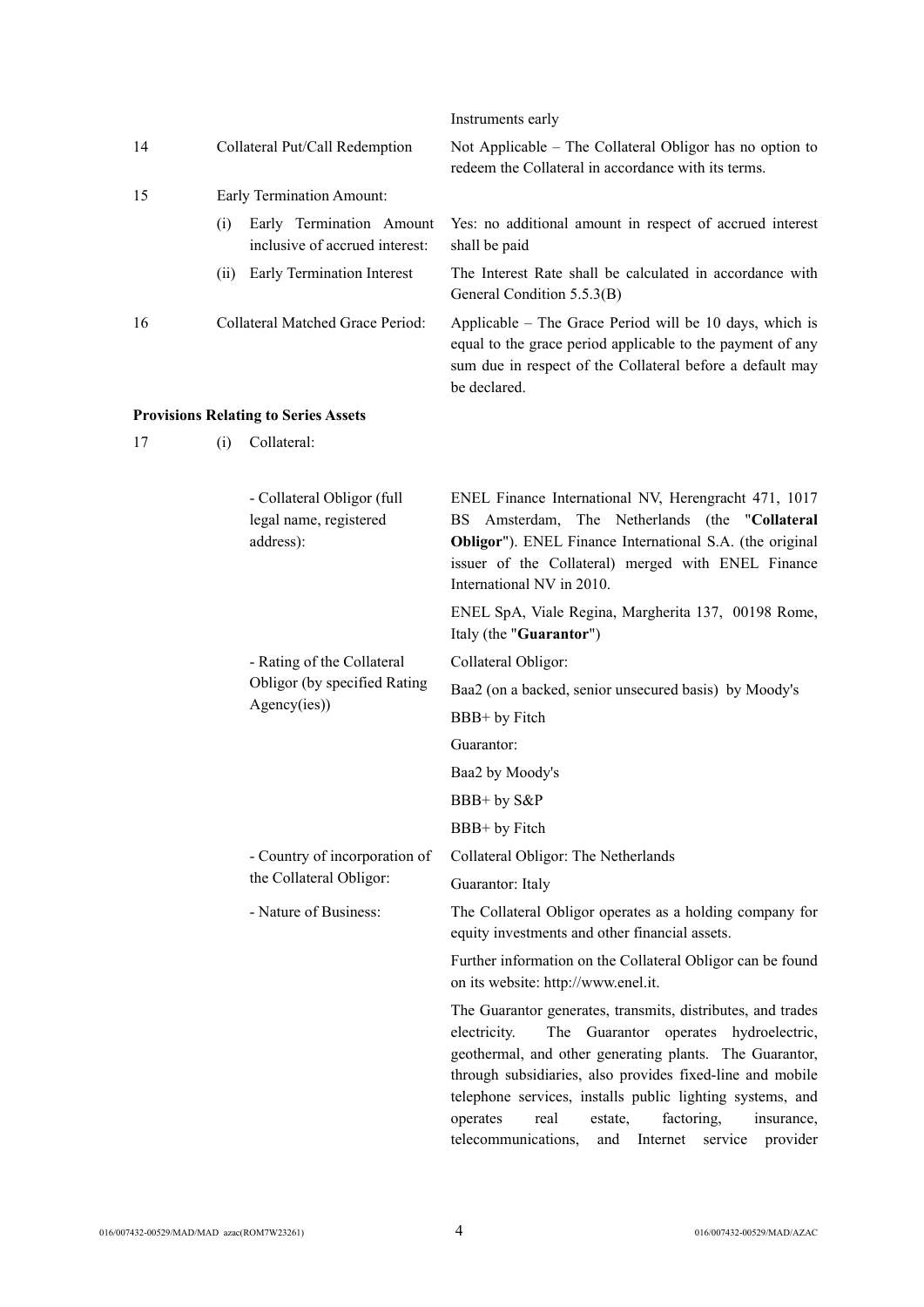|                                                                                                                                                      | businesses.                                                                                                                                                                                                                                                                                                                                                                          |
|------------------------------------------------------------------------------------------------------------------------------------------------------|--------------------------------------------------------------------------------------------------------------------------------------------------------------------------------------------------------------------------------------------------------------------------------------------------------------------------------------------------------------------------------------|
| - Market on which the<br>Collateral Obligor has                                                                                                      | The Collateral Obligor has financial instruments listed on<br>the regulated market of the Dublin Stock Exchange.                                                                                                                                                                                                                                                                     |
| securities admitted to<br>trading:                                                                                                                   | The Guarantor has financial instruments listed on the<br>regulated market of the Dublin Stock Exchange.                                                                                                                                                                                                                                                                              |
| - Legal Nature of the<br>Collateral:                                                                                                                 | The Collateral (ISIN: XS0452187916) will comprise debt<br>securities. The Collateral is in bearer form. Such debt<br>securities are of a type which in normal market conditions<br>may be readily realised in the international capital<br>markets, if necessary by or on behalf of the Trustee in a<br>situation where the security for the Instruments is realised<br>or enforced. |
|                                                                                                                                                      | The Collateral is a senior unsecured debt obligation of the<br>The obligations of the Collateral<br>Collateral Obligor.<br>Obligor under the Collateral are guaranteed by the<br>Guarantor.                                                                                                                                                                                          |
| - Regular Payments on the<br>Collateral and Currency:                                                                                                | Interest on the Collateral is 5.00 per cent. per annum<br>payable by the Collateral Obligor on 14 September in each<br>year up to and including the maturity date of the<br>Collateral. The Collateral shall be repaid by the Collateral<br>Obligor on the maturity date of the Collateral at its<br>nominal amount.                                                                 |
|                                                                                                                                                      | The Collateral is denominated in euro.                                                                                                                                                                                                                                                                                                                                               |
| - Issue Date of the Collateral                                                                                                                       | 17 September 2009                                                                                                                                                                                                                                                                                                                                                                    |
| - Maturity Date or Expiry<br>Date of Collateral:                                                                                                     | 14 September 2022                                                                                                                                                                                                                                                                                                                                                                    |
| - Amount of Collateral:                                                                                                                              | A nominal amount equal to the Aggregate Nominal<br>Amount of the Instruments. The ratio between the amount<br>of Collateral and the principal amount of the Instrument is<br>$1/1$ .                                                                                                                                                                                                 |
| - Overall Issue Size of the<br>Collateral:                                                                                                           | EUR 2,500,000,000                                                                                                                                                                                                                                                                                                                                                                    |
| - Date of transfer of the<br>Collateral                                                                                                              | 26 March 2013.                                                                                                                                                                                                                                                                                                                                                                       |
| - Method of creation of the<br>Collateral                                                                                                            | The Collateral was issued by the Collateral Obligor in the<br>normal course of its business.                                                                                                                                                                                                                                                                                         |
| - Material relationships<br>between the Issuer and any<br>Collateral Obligor:                                                                        | Not Applicable, there are no material relationships<br>between the Issuer and any Collateral Obligor                                                                                                                                                                                                                                                                                 |
| - Description of the<br>Collateral, if the Collateral<br>comprises equity securities<br>that are admitted to trading<br>on a regulated or equivalent | Not Applicable, the Collateral does not comprise equity<br>securities                                                                                                                                                                                                                                                                                                                |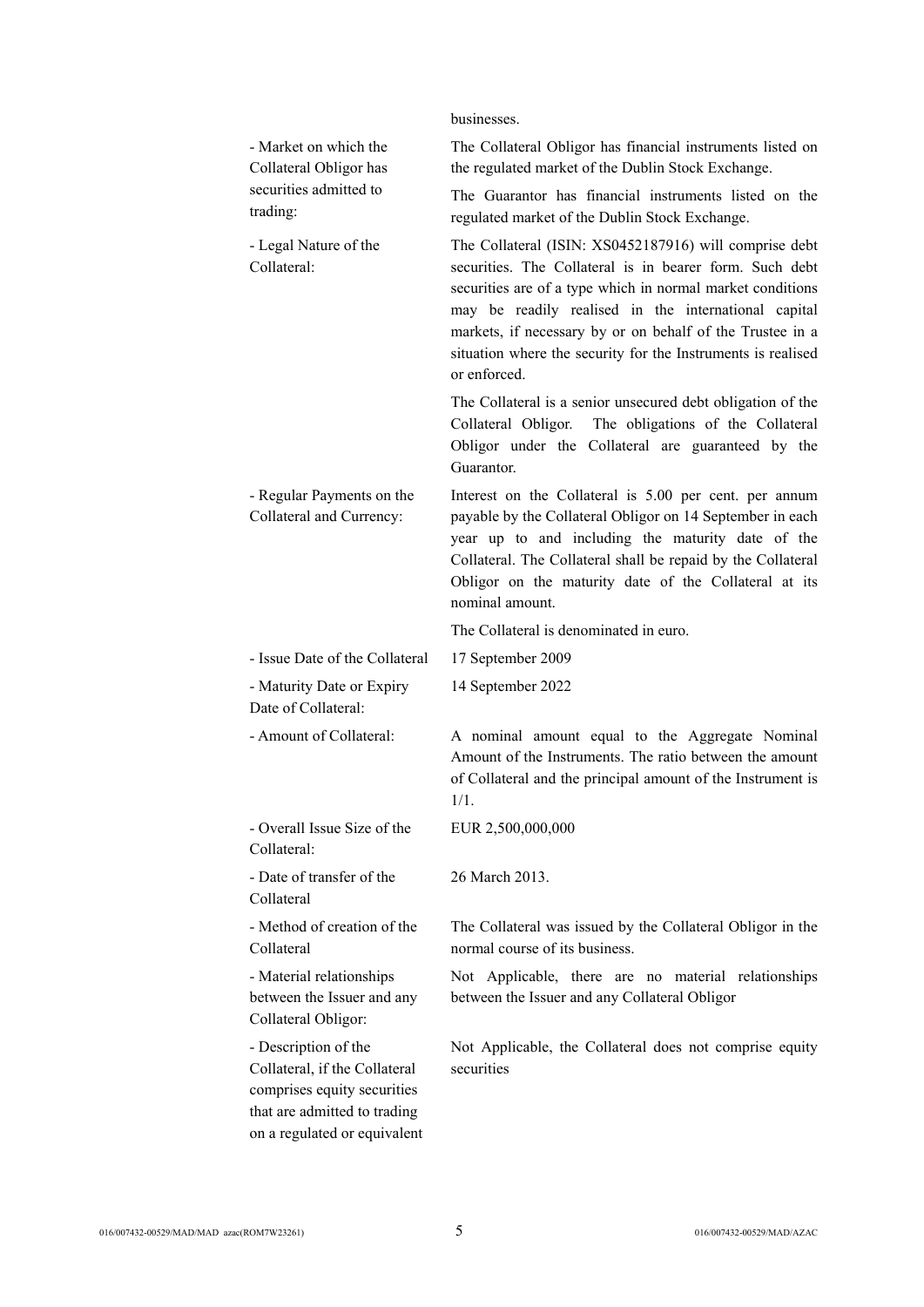|    |                         | market:                                                 |                                                                                                                                                                                                                                                                                                                                                                                                                                 |
|----|-------------------------|---------------------------------------------------------|---------------------------------------------------------------------------------------------------------------------------------------------------------------------------------------------------------------------------------------------------------------------------------------------------------------------------------------------------------------------------------------------------------------------------------|
|    |                         | - Governing law of the<br>Collateral:                   | English                                                                                                                                                                                                                                                                                                                                                                                                                         |
|    | (ii)                    | Series Assets:                                          | Collateral                                                                                                                                                                                                                                                                                                                                                                                                                      |
|    |                         |                                                         | Issuer's rights under Hedging Agreement dated Issue Date                                                                                                                                                                                                                                                                                                                                                                        |
|    |                         | - Originator of the Collateral:                         | Deutsche Bank AG, London Branch, which is the London<br>branch of Deutsche Bank Aktiengesellschaft ("DBAG").                                                                                                                                                                                                                                                                                                                    |
|    |                         |                                                         | Deutsche Bank AG, London Branch's address is<br>Winchester House, 1 Great Winchester Street, London<br>EC2N 2DB, United Kingdom.                                                                                                                                                                                                                                                                                                |
|    |                         |                                                         | Deutsche Bank AG, London Branch is an authorised<br>person for the purposes of section 19 of the Financial<br>Services and Markets Act 2000. In the United Kingdom it<br>conducts wholesale banking business and through its<br>Private Wealth Management division it provides holistic<br>wealth management advice and integrated financial<br>solutions for wealthy individuals, their families and<br>selected institutions. |
|    |                         |                                                         | DB AG is the parent company of a group consisting of<br>banks, capital markets companies, fund management<br>companies, a property finance company, instalment<br>financing companies, research and consultancy companies<br>and other domestic and foreign companies.                                                                                                                                                          |
| 18 | (i)                     | Hedging Agreement:                                      | Applicable - the Issuer shall enter into a Hedging<br>Agreement with the Hedging Counterparty in connection<br>with the Instruments.                                                                                                                                                                                                                                                                                            |
|    |                         |                                                         | The Hedging Agreement Termination Date is the Maturity<br>Date of the Instruments.                                                                                                                                                                                                                                                                                                                                              |
|    | (11)                    | <b>Credit Support Document</b>                          | Not Applicable – the Issuer will not enter into a Credit<br>Support Document with the Hedging Counterparty in<br>connection with the Instruments                                                                                                                                                                                                                                                                                |
|    |                         | (iii) Method of Collateral<br>Posting:                  | Not Applicable – the Issuer will not enter into a Credit<br>Support Document with the Hedging Counterparty in<br>connection with the Instruments                                                                                                                                                                                                                                                                                |
| 19 | Security Ranking Basis: |                                                         | Hedging Counterparty Priority Basis                                                                                                                                                                                                                                                                                                                                                                                             |
|    |                         | <b>General Provisions Applicable to the Instruments</b> |                                                                                                                                                                                                                                                                                                                                                                                                                                 |
| 20 |                         | Form of Instruments:                                    | Global Instrument exchangeable<br>Temporary<br>for<br>- a<br>Permanent Global Instrument, which, in accordance with<br>the terms of that Permanent Global Instrument, is<br>exchangeable for Instruments in definitive form only in<br>the limited circumstances as contemplated therein.                                                                                                                                       |

## **Agents and Other Parties**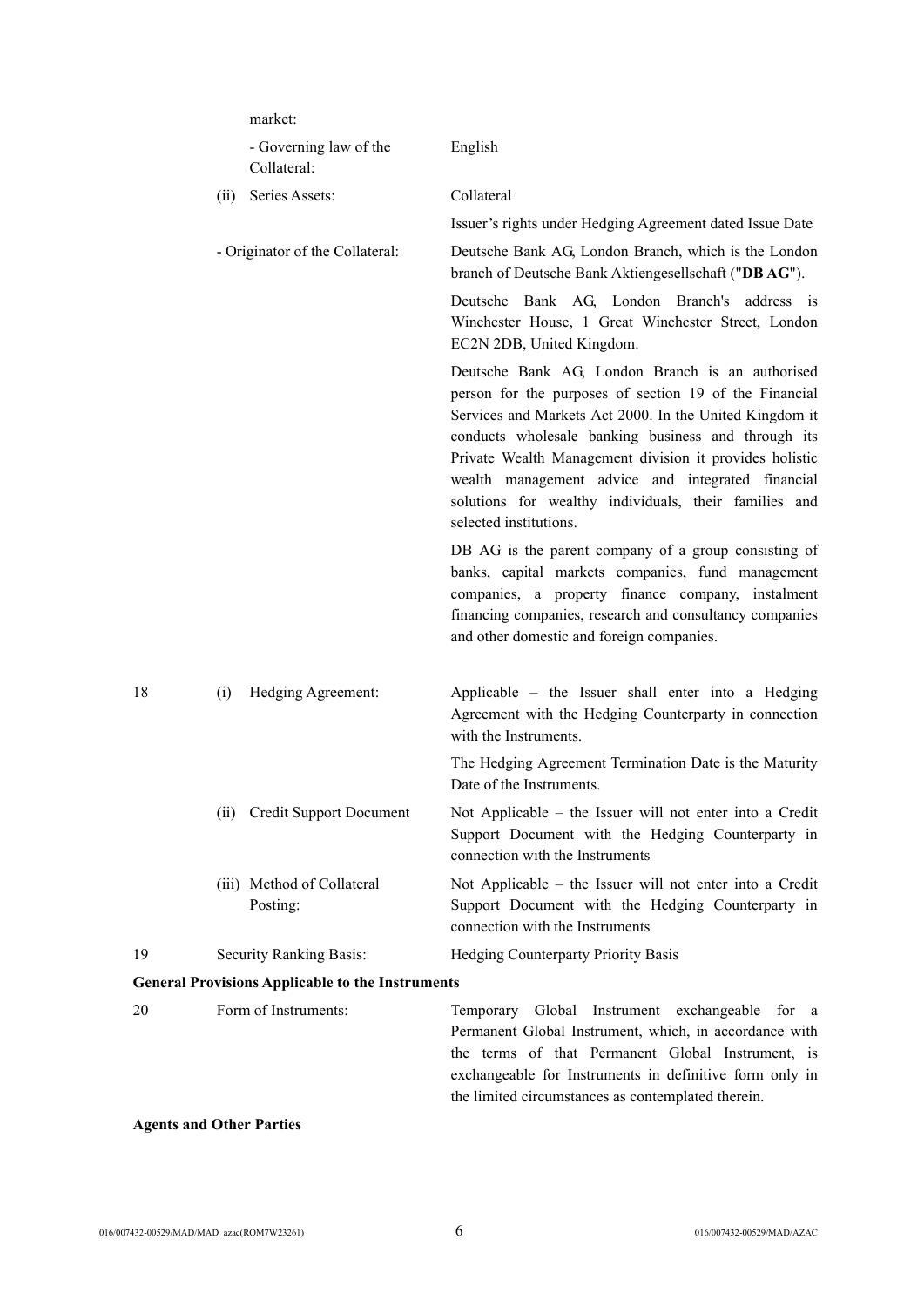|    |                            | Trust Company, 525 Ferry Road, Edinburgh, EH5 2AW                                                                                                                                                                                                                                                                                            |
|----|----------------------------|----------------------------------------------------------------------------------------------------------------------------------------------------------------------------------------------------------------------------------------------------------------------------------------------------------------------------------------------|
| 22 | Servicer:                  | Deutsche Bank Luxembourg SA                                                                                                                                                                                                                                                                                                                  |
| 23 | <b>Calculation Agent:</b>  | Deutsche Bank AG, London Branch, which is the London<br>branch of DB AG, is the Calculation Agent.<br>The<br>Calculation Agent's address is Winchester House, 1 Great<br>Winchester Street, London, EC2N 2DB. The Calculation<br>Agent is also the Hedging Counterparty.                                                                     |
|    |                            | In the United Kingdom Deutsche Bank AG, London<br>Branch conducts wholesale banking business and through<br>its Private Wealth Management division it provides<br>holistic wealth management advice and integrated<br>financial solutions for wealthy individuals, their families<br>and selected institutions.                              |
|    |                            | DB AG is the parent company of a group consisting of<br>banks, capital markets companies, fund management<br>companies, a property finance company, instalment<br>financing companies, research and consultancy companies<br>and other domestic and foreign companies.                                                                       |
|    |                            | The objects of DB AG, as laid down in its Articles of<br>Association, include the transaction of all kinds of banking<br>business, the provision of financial and other services and<br>the promotion of international economic relations. DB AG<br>may realise these objectives itself or through subsidiaries<br>and affiliated companies. |
|    |                            | <b>Calculation Agent's Responsibilities</b>                                                                                                                                                                                                                                                                                                  |
|    |                            | The Calculation Agent is responsible for making any<br>determination or calculation required to be made by it<br>pursuant to the Conditions and performing such other<br>duties as it may be required to perform pursuant to the<br>Conditions.                                                                                              |
|    |                            | Termination of Appointment of Calculation Agent and<br>Appointment of Successor Calculation Agent                                                                                                                                                                                                                                            |
|    |                            | The appointment of the Calculation Agent will terminate<br>forthwith, inter alia, if the Calculation Agent becomes<br>incapable of acting, or is adjudged bankrupt or insolvent,<br>or files a voluntary petition in bankruptcy.                                                                                                             |
|    |                            | The Issuer may appoint a successor Calculation Agent<br>and/or terminate the appointment of any Calculation Agent<br>by giving at least 60 days' notice to that effect provided<br>that no such termination of the appointment of the<br>Calculation Agent shall take effect until a successor<br>Calculation Agent has been appointed.      |
| 24 | Paying Agent and Specified | Deutsche Bank AG, London Branch                                                                                                                                                                                                                                                                                                              |
|    |                            |                                                                                                                                                                                                                                                                                                                                              |

21 Custodian Account Details: Euroclear account number 10327 at State Street Bank &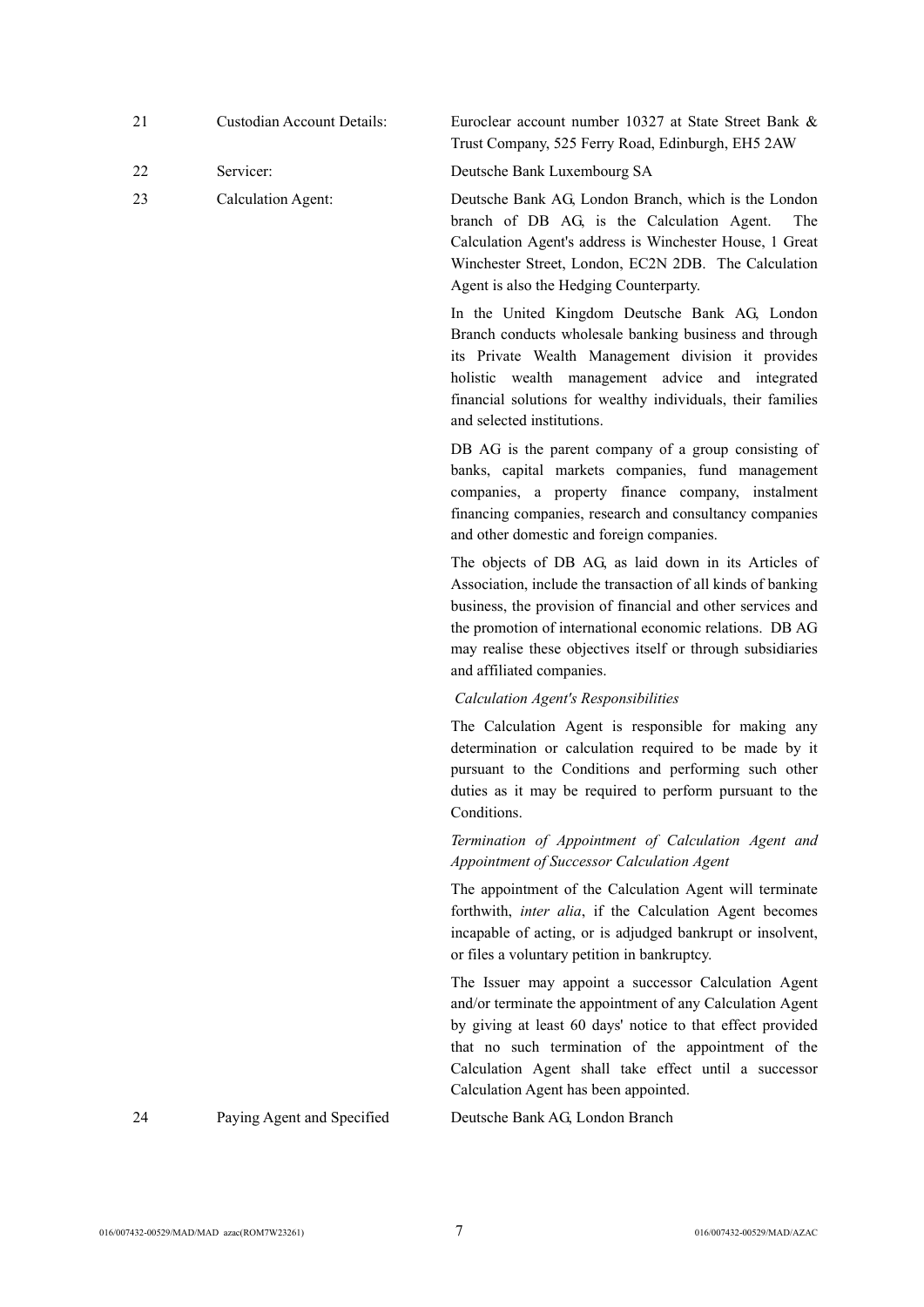|                      | Office:                                 | Winchester House<br>1 Great Winchester Street<br>London EC2N 2DB<br>United Kingdom                                                                                                                                                                                                                                                                                                                                                                                                                                                                                                                                                                                                                                  |
|----------------------|-----------------------------------------|---------------------------------------------------------------------------------------------------------------------------------------------------------------------------------------------------------------------------------------------------------------------------------------------------------------------------------------------------------------------------------------------------------------------------------------------------------------------------------------------------------------------------------------------------------------------------------------------------------------------------------------------------------------------------------------------------------------------|
|                      |                                         | Deutsche Bank Luxembourg SA                                                                                                                                                                                                                                                                                                                                                                                                                                                                                                                                                                                                                                                                                         |
|                      |                                         | 2, boulevard Konrad Adenauer<br>L-1115 Luxembourg<br>Luxembourg                                                                                                                                                                                                                                                                                                                                                                                                                                                                                                                                                                                                                                                     |
| 25                   | Listing Agent:                          | Deutsche Bank Luxembourg SA                                                                                                                                                                                                                                                                                                                                                                                                                                                                                                                                                                                                                                                                                         |
|                      |                                         | 2, boulevard Konrad Adenauer<br>L-1115 Luxembourg<br>Luxembourg                                                                                                                                                                                                                                                                                                                                                                                                                                                                                                                                                                                                                                                     |
| 26                   | Common Depositary and                   | Deutsche Bank AG, London Branch                                                                                                                                                                                                                                                                                                                                                                                                                                                                                                                                                                                                                                                                                     |
|                      | Specified Office:                       | <b>Winchester House</b>                                                                                                                                                                                                                                                                                                                                                                                                                                                                                                                                                                                                                                                                                             |
|                      |                                         | 1 Great Winchester Street                                                                                                                                                                                                                                                                                                                                                                                                                                                                                                                                                                                                                                                                                           |
|                      |                                         | London EC2N 2DB                                                                                                                                                                                                                                                                                                                                                                                                                                                                                                                                                                                                                                                                                                     |
|                      |                                         | United Kingdom                                                                                                                                                                                                                                                                                                                                                                                                                                                                                                                                                                                                                                                                                                      |
| <b>Distribution</b>  |                                         |                                                                                                                                                                                                                                                                                                                                                                                                                                                                                                                                                                                                                                                                                                                     |
| 27                   | Application of TEFRA or TEFRA<br>rules: | TEFRA D restrictions applicable                                                                                                                                                                                                                                                                                                                                                                                                                                                                                                                                                                                                                                                                                     |
| 28                   | Total commission and concession:        | Up to 4.00 per cent. of the Aggregate Nominal Amount                                                                                                                                                                                                                                                                                                                                                                                                                                                                                                                                                                                                                                                                |
| <b>Miscellaneous</b> |                                         |                                                                                                                                                                                                                                                                                                                                                                                                                                                                                                                                                                                                                                                                                                                     |
| 29                   | Separate Compartment:                   | A separate compartment has been created by the board of<br>directors of the Company in respect of the Instruments<br>("Compartment 95-2012-22"). Compartment 95-2012-22<br>is a separate part of the Company's assets and liabilities.<br>The Collateral (relating to the Instruments) is exclusively<br>available to satisfy the rights of the holders of the<br>Instruments (in accordance with the terms and conditions<br>set out in these Final Terms) and the rights of the creditors<br>whose claims have arisen at the occasion of the creation,<br>the operation or the liquidation of Compartment 95-2012-<br>22, as contemplated by articles 5 and 9 of the articles of<br>incorporation of the Company. |
| 30                   | Type of Instruments:                    | Typical Securities – As of the date of these Final Terms,<br>the Italian tax regime applying to payments of interest in<br>respect of the Instruments is governed by legislative<br>Decree No. 239 on the basis that such Instruments qualify<br>as Typical Securities. As a consequence, under the<br>provisions of Decree No. 239, payments of interest in<br>respect of the Instruments may be subject to a substitute<br>tax <i>(imposta sostitutiva)</i> at the rate of 20 per cent. in the<br>Republic of Italy depending on the circumstances of the<br>relevant Instrumentsholder. However, in the event that the                                                                                           |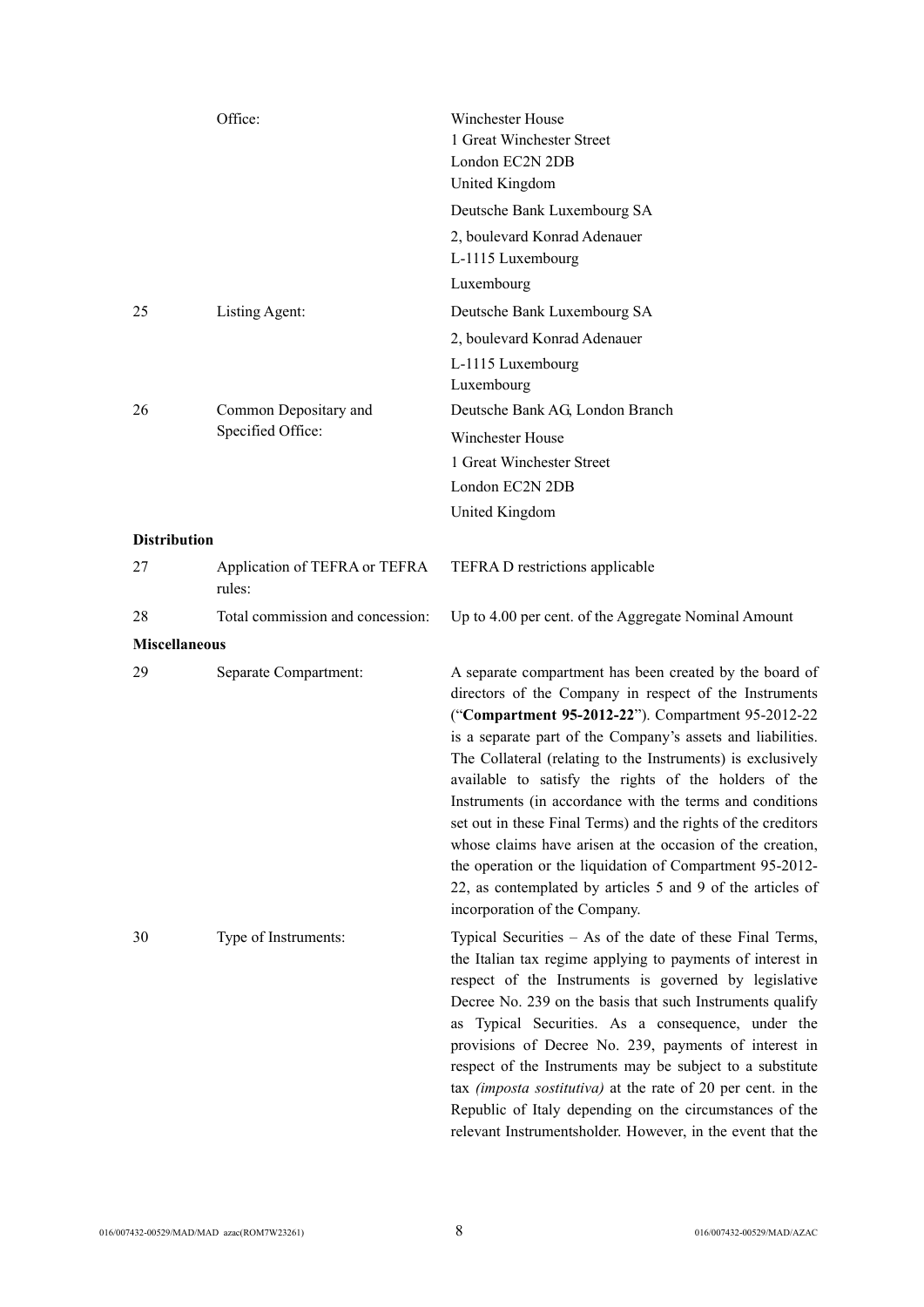Italian fiscal authorities in the future decide that the Instruments no longer qualify as Typical Securities, the Instruments will instead qualify as Atypical Securities for Italian tax purposes as more fully described in the section of the Base Prospectus entitled "Italian Taxation".

Signed on behalf of the Issuer: . . . . . . . . Duly authorised Stánhi WEYNERS BiAGOS CERN Jahin Romgoloc-**DIAECTO** Underwriting Not applicable

#### **Secondary Trading**

Deutsche Bank S.p.A. of Piazza del Calendario 3, 20126, Milan, Italy and Finanza & Futuro Banca S.p.A. of Piazza del Calendario 1, 20126, Milan, Italy in their capacity as financial intermediaries, may engage in subsequent resale or final placement of the securities in Italy during the period commencing on 9 January 2013 and ending on 6 March 2013.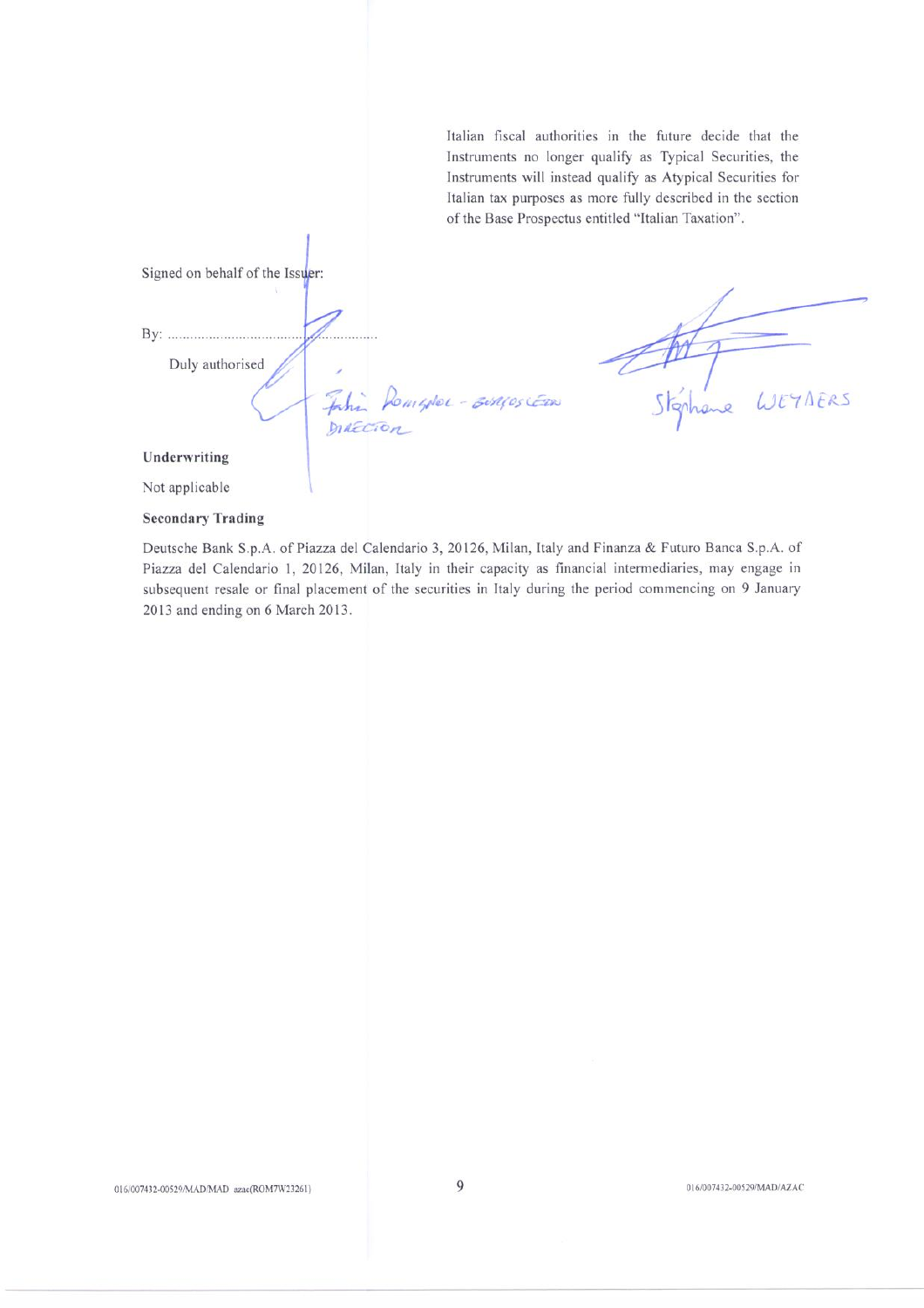## **PART B – OTHER INFORMATION**

| $\mathbf{1}$ | <b>Listing and Admission to Trading</b> |              |                                                                                                                                                                                                                                                                                                                                                                                                                                                                                                                                                                                                                                                                                                                                                                                                      |
|--------------|-----------------------------------------|--------------|------------------------------------------------------------------------------------------------------------------------------------------------------------------------------------------------------------------------------------------------------------------------------------------------------------------------------------------------------------------------------------------------------------------------------------------------------------------------------------------------------------------------------------------------------------------------------------------------------------------------------------------------------------------------------------------------------------------------------------------------------------------------------------------------------|
|              | Listing:<br>(i)                         |              | Luxembourg and EuroTLX                                                                                                                                                                                                                                                                                                                                                                                                                                                                                                                                                                                                                                                                                                                                                                               |
|              | Admission to trading:                   |              | Application is expected to be made for the Instruments to be<br>admitted to trading on the regulated market of the<br>Luxembourg Stock Exchange and the multilateral trading<br>facility EuroTLX (managed by EuroTLX SIM S.p.A.) with<br>effect from the Issue Date or thereabouts.                                                                                                                                                                                                                                                                                                                                                                                                                                                                                                                  |
| 2            | <b>Ratings</b>                          |              |                                                                                                                                                                                                                                                                                                                                                                                                                                                                                                                                                                                                                                                                                                                                                                                                      |
|              | Ratings                                 | the<br>Date. | The Instruments are expected to be rated on or about the<br>Issue Date by Moody's Deutschland GmbH ("Moody's") or<br>DBRS Ratings Limited ("DBRS"). The rating of the<br>Instruments on or about the Issue Date will be published on<br>of the Luxembourg<br>website<br>Stock Exchange<br>(www.bourse.lu)<br>the<br>and<br>website<br>on<br>www.it.investmentprodukte.db.com on or about the Issue<br>Date. No assurance is given that the Instruments will have a<br>particular rating, or any rating at all, on or about the Issue<br>Long-term ratings by Moody's are divided into several<br>categories ranging from 'Aaa', reflecting the highest quality<br>over categories 'Aa', 'A', 'Baa', 'Ba', 'B' 'Caa', 'Ca' to category<br>'C', reflecting that an obligation is typically in default: |
|              |                                         | 'Aaa'        | Obligations rated Aaa are judged to be of the<br>highest quality, subject to the lowest level of credit<br>risk.                                                                                                                                                                                                                                                                                                                                                                                                                                                                                                                                                                                                                                                                                     |
|              |                                         | 'Aa'         | Obligations rated Aa are judged to be of high<br>quality and are subject to very low credit risk.                                                                                                                                                                                                                                                                                                                                                                                                                                                                                                                                                                                                                                                                                                    |
|              |                                         | A            | Obligations rated A are judged to be upper-medium<br>grade and are subject to low credit risk.                                                                                                                                                                                                                                                                                                                                                                                                                                                                                                                                                                                                                                                                                                       |
|              |                                         | 'Baa'        | Obligations rated Baa are judged to be medium-<br>grade and subject to moderate credit risk and as<br>such<br>certain<br>may<br>possess<br>speculative<br>characteristics.                                                                                                                                                                                                                                                                                                                                                                                                                                                                                                                                                                                                                           |
|              |                                         | 'Ba'         | Obligations rated Ba are judged to be speculative<br>and are subject to substantial credit risk.                                                                                                                                                                                                                                                                                                                                                                                                                                                                                                                                                                                                                                                                                                     |

'B' Obligations rated B are considered speculative and are subject to high credit risk.

'Caa' Obligations rated Caa are judged to be speculative of poor standing and are subject to very high credit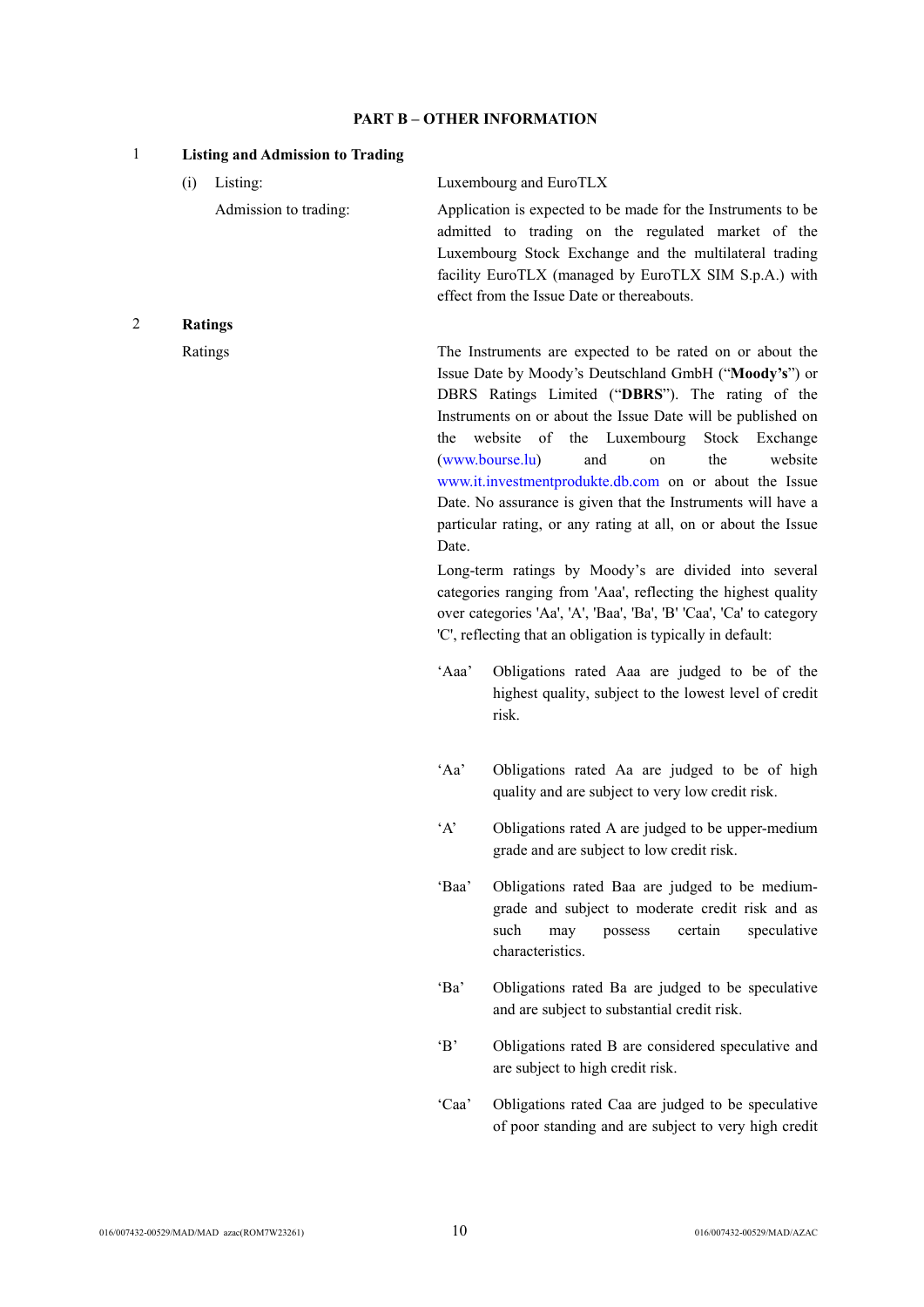risk.

- 'Ca' Obligations rated Ca are highly speculative and are likely in, or very near, default, with some prospect of recovery of principal and interest.
- 'C' Obligations rated C are the lowest rated and are typically in default, with little prospect for recovery of principal or interest.

Moody's appends numerical modifiers 1, 2, and 3 to each generic rating classification from Aa through Caa. The modifier 1 indicates that the obligation ranks in the higher end of its generic rating category; the modifier 2 indicates a mid-range ranking; and the modifier 3 indicates a ranking in the lower end of that generic rating category.

Moody's is established in the European Union and registered under Regulation (EC) No 1060/2009.

The DBRS long-term rating scale provides an opinion on the risk of default. That is, the risk that an issuer will fail to satisfy its financial obligations in accordance with the terms under which an obligations has been issued. Ratings are based on quantitative and qualitative considerations relevant to the issuer, and the relative ranking of claims. All rating categories other than AAA and D also contain subcategories "(high)" and "(low)". The absence of either a "(high)" or "(low)" designation indicates the rating is in the middle of the category.

## **AAA**

Highest credit quality. The capacity for the payment of financial obligations is exceptionally high and unlikely to be adversely affected by future events.

## **AA**

Superior credit quality. The capacity for the payment of financial obligations is considered high. Credit quality differs from AAA only to a small degree. Unlikely to be significantly vulnerable to future events.

### **A**

Good credit quality. The capacity for the payment of financial obligations is substantial, but of lesser credit quality than AA. May be vulnerable to future events, but qualifying negative factors are considered manageable.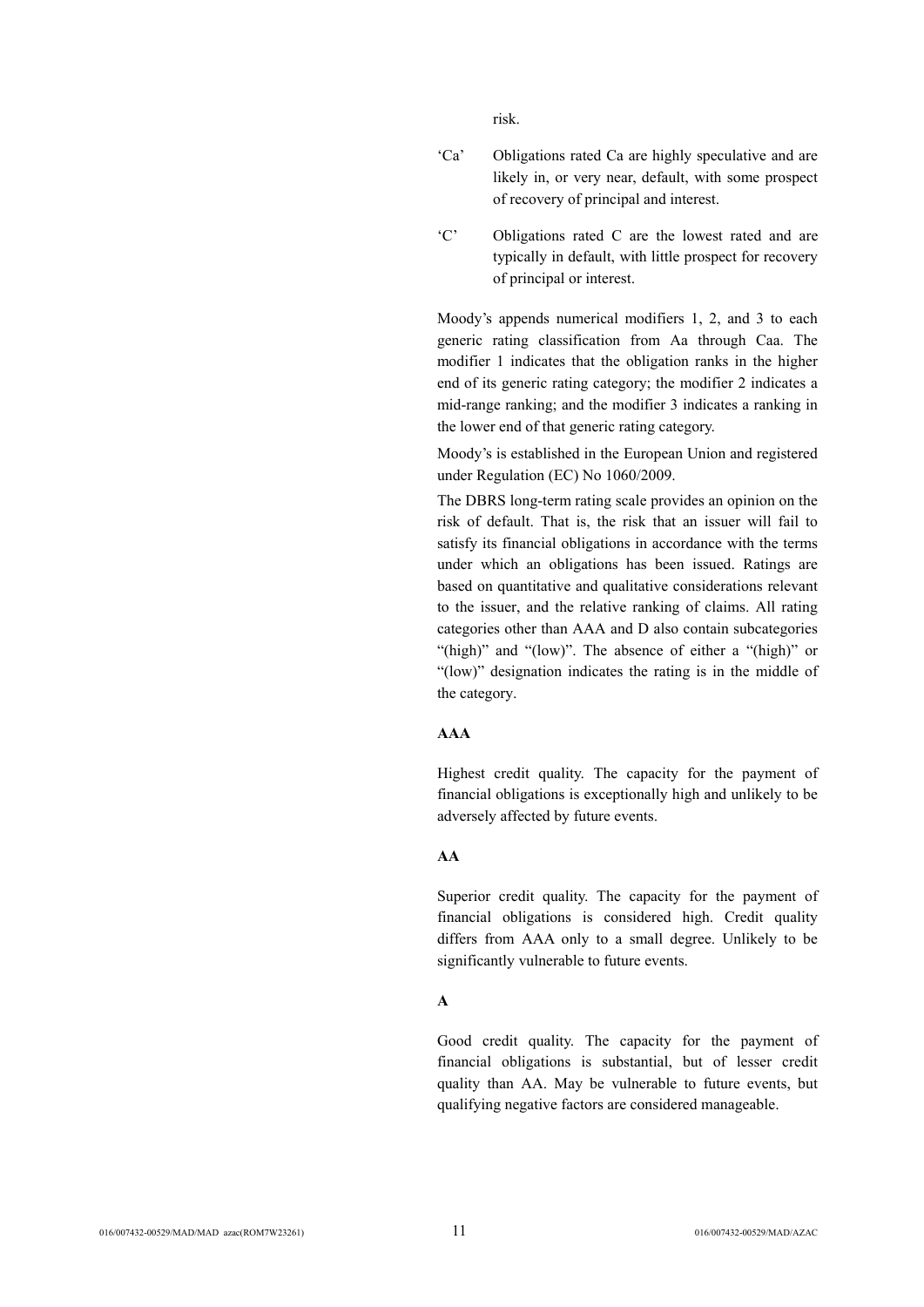#### **BBB**

Adequate credit quality. The capacity for the payment of financial obligations is considered acceptable. May be vulnerable to future events.

## **BB**

Speculative, non investment-grade credit quality. The capacity for the payment of financial obligations is uncertain. Vulnerable to future events.

## **B**

Highly speculative credit quality. There is a high level of uncertainty as to the capacity to meet financial obligations.

#### **CCC / CC / C**

Very highly speculative credit quality. In danger of defaulting on financial obligations. There is little difference between these three categories, although CC and C ratings are normally applied to obligations that are seen as highly likely to default, or subordinated to obligations rated in the CCC to B range. Obligations in respect of which default has not technically taken place but is considered inevitable may be rated in the C category.

### **D**

A financial obligation has not been met or it is clear that a financial obligation will not be met in the near future or a debt instrument has been subject to a distressed exchange. A downgrade to D may not immediately follow an insolvency or restructuring filing as grace periods or extenuating circumstances may exist.

DBRS is established in the European Union and registered under Regulation (EC) No 1060/2009.

## 3 **Notification**

The CSSF has provided Commissione Nazionale per le Società e la Borsa, the competent authority in the Republic of Italy with a certificate of approval attesting that the Base Prospectus has been drawn up in accordance with the Prospectus Directive.

#### 4 **Interests of Natural and Legal Persons involved in the Issue**

Save for any fees payable to the Arranger and the Distributors, so far as the Issuer is aware, no person involved in the issue of the Instruments has an interest material to the offer.

## 5 **Estimated Net Proceeds and Total Expenses**

(i) Estimated net proceeds: Up to EUR 50,000,000.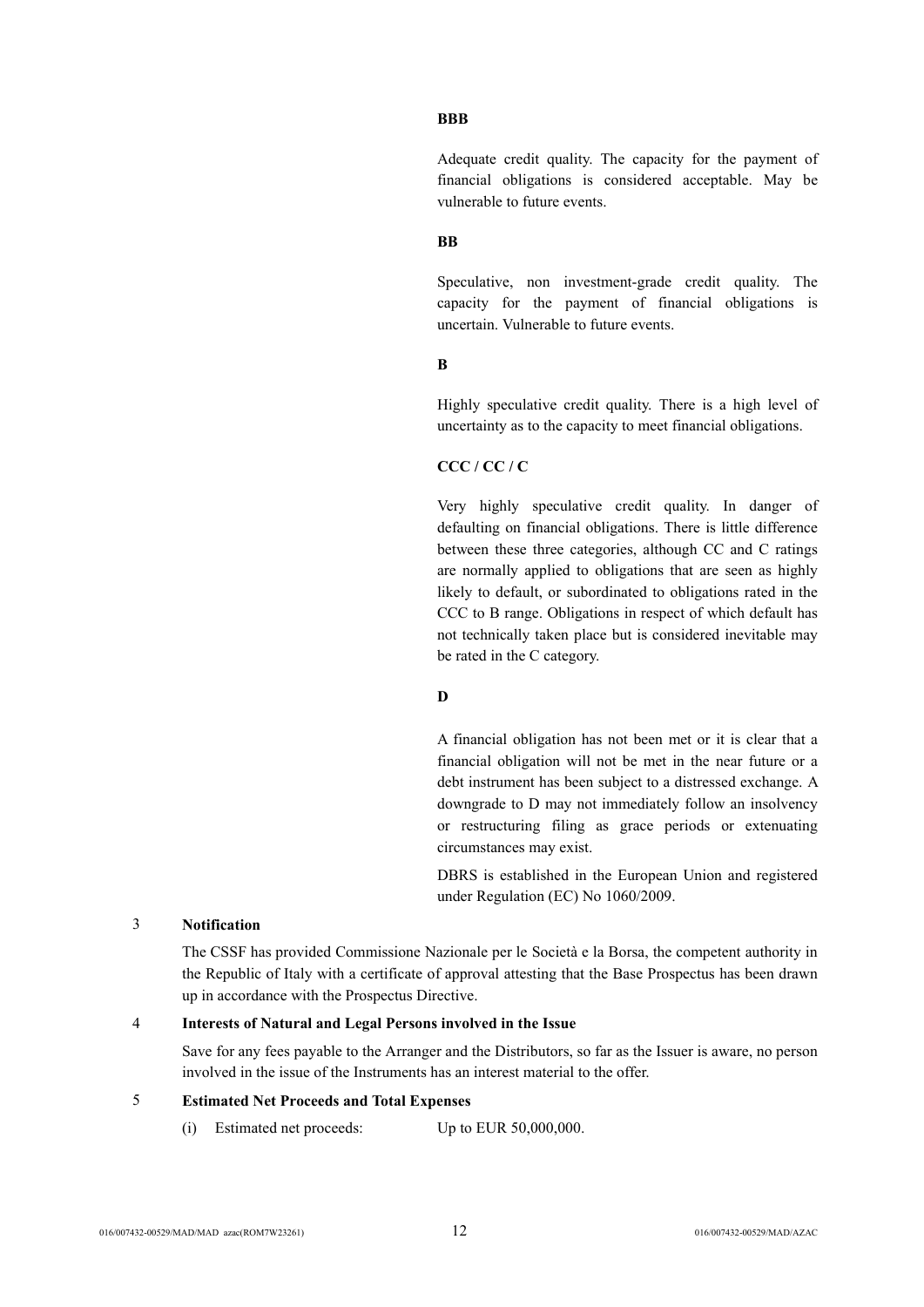(ii) Estimated total expenses: The expenses related to the issue will be paid by the Arranger.

### 6 **Historic Interest Rates**

Details of the past and further performance of the 10 year EUR-CMS rate and its volatility can be obtained from Reuters (Reuters Screen ISDAFIX1 Pahe).

### 7 **Operational Information**

| (i) | <b>ISIN</b> Code:                                    | XS0861815172                                           |
|-----|------------------------------------------------------|--------------------------------------------------------|
| (i) | Common Code:                                         | 086181517                                              |
|     | (iii) Clearing Agent:                                | Euroclear Bank SA/N.V. and/or Clearstream, Luxembourg  |
|     | (iv) Delivery:                                       | Delivery free of payment                               |
| (v) | Names and addresses of<br>additional Paying Agent(s) | Not Applicable – there are no additional Paying Agents |

(if any):

## 8 **Terms and Conditions of the Offer**

(i) Total amount of the issue /offer: The Issuer will in its sole discretion determine the final amount of the Instruments to be issued (which will be dependent on the outcome of the offer), up to a limit of EUR 50,000,000. The precise Aggregate Nominal Amount of Instruments to be issued will be published on the website of the Luxembourg Stock Exchange ([www.bourse.lu\)](http://www.bourse.lu/) and on the website [www.it.investmentprodukte.db.com](http://www.it.investmentprodukte.db.com/) on or around the Issue Date. Notice of the precise Aggregate Nominal Amount of Instruments to be issued will also be given to the CSSF.

- (ii) Maximum subscription amount/number of Instruments:
- 
- (iv) Cancellation of the issuance of Instruments:

(v) Early closing of the subscription of the Instruments:

The maximum allocation of Instruments will be subject only to availability at the time of the application.

(iii) Subscription/Offering Period: The offer of the Instruments starts on 9 January 2013 and ends on 6 March 2013 (the "**Primary Market End Date**"). The Issuer reserves the right for any reason to reduce the number of Instruments offered.

> The Issuer reserves the right for any reason to cancel the issuance of Instruments.

Notice of such cancellation of the issuance of the Instruments will be made to investors by means of a notice published on the website of the Luxembourg Stock Exchange [\(www.bourse.lu\)](http://www.bourse.lu/), on the website [www.it.investmentprodukte.db.com](http://www.it.investmentprodukte.db.com/) and in accordance with the relevant Distributor's usual procedures.

The Issuer reserves the right for any reason to close the Subscription/Offering Period early. If the aggregate subscription of the Instruments at any time on any business day prior to the Primary Market End Date reaches EUR 50,000,000, the Issuer will close the subscription of the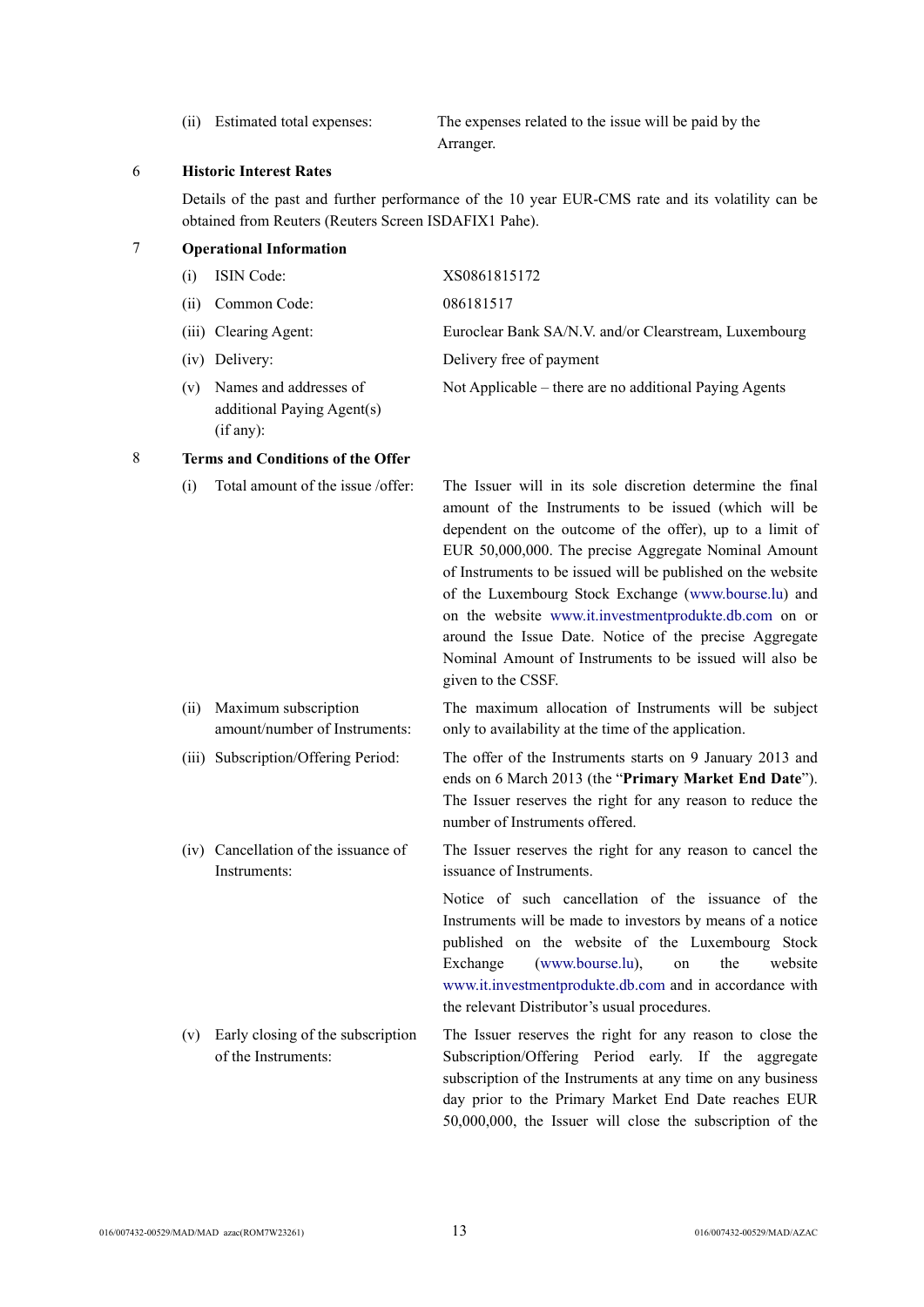Instruments at such time on such business day, without prior notification.

Notice of early closure will be made to investors by means of a notice published on the website of the Luxembourg Stock Exchange ([www.bourse.lu](http://www.bourse.lu/)), on the website [www.it.investmentprodukte.db.com](http://www.it.investmentprodukte.db.com/) and in accordance with the relevant Distributor's usual procedures.

- (vi) Conditions to which the offer is subject: Offers of the Instruments are conditional on their issue. The Issuer will in its sole discretion determine the final amount of Instruments issued up to a limit of EUR 50,000,000. The final amount that is issued on the Issue Date will be listed on the Official List of the Luxembourg Stock Exchange. Instruments will be allotted subject to availability in the order of receipt of investors' applications. The final Aggregate Nominal Amount of the Instruments issued will be determined by the Issuer in light of prevailing market conditions, and in its sole and absolute discretion depending on the number of Instruments which have been agreed to be purchased as of the Primary Market End Date.
- (vii) Description of the application The offer will be open during the Subscription/Offering Period. Applications for the Instruments can be made in the Republic of Italy at participating branches of Deutsche Bank S.p.A. of Piazza del Calendario 3, 20126, Milan, Italy and Finanza & Futuro Banca S.p.A. of Piazza del Calendario 1, 20126, Milan, Italy (each a **Distributor** and together with any other entities appointed as a distributor in respect of the Instruments during the Subscription/Offering Period, the **Distributors**). Applications will be in accordance with the relevant Distributor's usual procedures, notified to investors by the relevant Distributor. Amendments to the terms of the offer during the Subscription/Offering Period will be notified to investors by means of a notice published on the website of the Luxembourg Stock Exchange [\(www.bourse.lu](http://www.bourse.lu/)), on the website [www.it.investmentprodukte.db.com](http://www.it.investmentprodukte.db.com/) and in accordance with the relevant Distributor's usual procedures or, if required, by means of a supplement duly approved and published in accordance with applicable laws and regulations. Prospective investors will not be required to enter into any contractual arrangements directly with the Issuer relating to the subscription for the Instruments.
- (viii)Details of the possibility to reduce subscriptions and manner for refunding excess amount paid by applicants:

process:

(ix) Details of the method and time Investors will be notified by the relevant Distributor of their

Not Applicable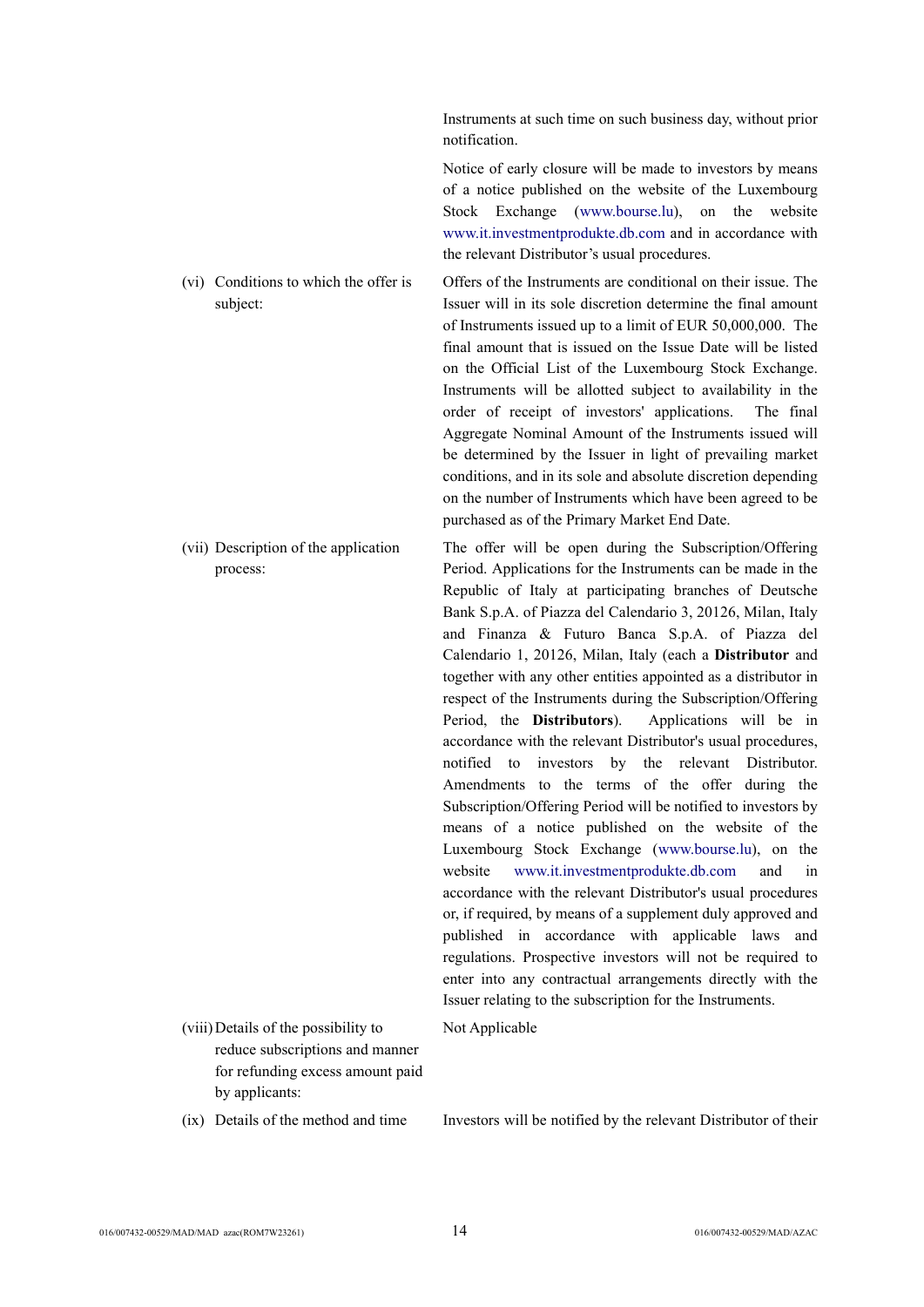limits for paying up and delivering the Instruments:

(x) Manner in and date on which results of the offer are to be made public:

- (xi) Non-exempt Offer/ Public Offer Jurisdictions:
- (xii) Process for notification to applicants of the amount allotted and indication whether dealing may begin before notification is made:
- (xiii)Amount of any expenses and taxes specifically charged to the subscriber or purchaser:
- (xiv) Any countries in which the offer is simultaneously made and if a tranche has been reserved for certain of these and name(s) and address(es), to the extent known to the Issuer, of the Purchasers/distributors in the various countries where the offer takes place:

allocations of Instruments and the settlement arrangements. The Instruments will be issued on the Issue Date against payment to the Issuer through the Distributors of the net subscription price.

The Issuer will in its sole discretion determine the final amount of the Instruments to be issued (which will be dependent on the outcome of the offer), up to a limit of EUR 50,000,000. The precise Aggregate Nominal Amount of Instruments to be issued are expected to be published on the website of the Luxembourg Stock Exchange ([www.bourse.lu](http://www.bourse.lu/)) and on the website [www.it.investmentprodukte.db.com](http://www.it.investmentprodukte.db.com/) and will be filed with the CSSF in accordance with Article 10 of the Prospectus Act 2005 in each case on or around the Issue Date. Notice of the precise Aggregate Nominal Amount of Instruments to be issued will also be given to the CSSF.

Offers may be made in the Republic of Italy (the "**Public Offer Jurisdiction**").

Each investor will be notified by the relevant Distributor of its allocation of Instruments after the end of the Offer Period and before the Issue Date. No dealings in the Instruments may take place prior to the Issue Date.

Not Applicable

The offer is being made in the Public Offer Jurisdiction. The address of Deutsche Bank S.p.A. as Distributor is Piazza del Calendario 3, 20126, Milan, Italy and of Finanza & Futuro Banca S.p.A. as Distributor is Piazza del Calendario 1, 20126, Milan, Italy.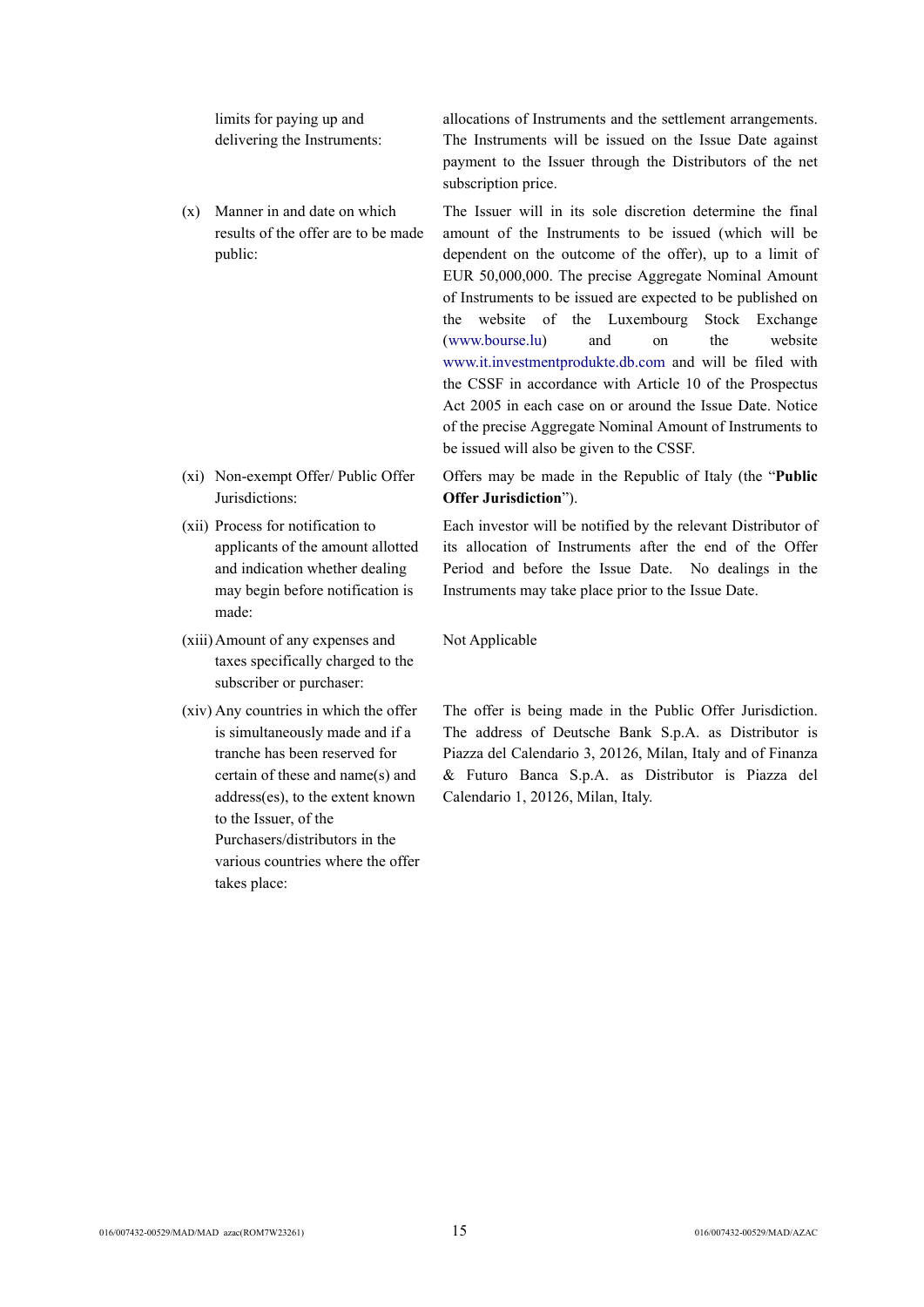## **ANNEX – ISSUE SPECIFIC SUMMARY**

*Summaries are made up of disclosure requirements known as "Elements". These elements are numbered in Sections A – E (A.1 – E.7).*

*This summary contains all the Elements required to be included in a summary for this type of securities and Issuer. Because some Elements are not required to be addressed, there may be gaps in the numbering sequence of the Elements.*

*Even though an Element may be required to be inserted in the summary due to the type of securities and Issuer, it is possible that no relevant information can be given regarding the Element. In this case a short description of the Element is included in the summary with the mention of "not applicable".*

| <b>Description</b><br>Element<br>of Element |          | <b>Disclosure requirement</b>                                                                                                                                                                                                                                                                                                                                                                                                                            |  |  |
|---------------------------------------------|----------|----------------------------------------------------------------------------------------------------------------------------------------------------------------------------------------------------------------------------------------------------------------------------------------------------------------------------------------------------------------------------------------------------------------------------------------------------------|--|--|
|                                             |          |                                                                                                                                                                                                                                                                                                                                                                                                                                                          |  |  |
| A.1                                         | Warnings | This summary should be read as an introduction to the Base Prospectus.                                                                                                                                                                                                                                                                                                                                                                                   |  |  |
|                                             |          | Any decision to invest in the Instruments should be based on consideration of the<br>Base Prospectus as a whole by the investor.                                                                                                                                                                                                                                                                                                                         |  |  |
|                                             |          | Where a claim relating to the information contained in the Base Prospectus is brought<br>before a court, the plaintiff investor might, under the national legislation of the<br>Member States, have to bear the costs of translating the Base Prospectus before the<br>legal proceedings are initiated.                                                                                                                                                  |  |  |
|                                             |          | Civil liability attaches only to those persons who have tabled this summary including<br>any translation thereof, but only if this summary is misleading, inaccurate or<br>inconsistent when read together with the other parts of the Base Prospectus or it does<br>not provide, when read together with the other parts of the Base Prospectus, key<br>information in order to aid investors when considering whether to invest in the<br>Instruments. |  |  |
| A.2                                         | Consent  | The Company consents to the use of the Base Prospectus in Germany, Italy, Spain,<br>Portugal, Belgium and Austria and accepts responsibility for the content of the Base<br>Prospectus also with respect to the subsequent resale or final placement of securities<br>by any financial intermediary which was given consent to use the Base Prospectus.<br>This consent is valid for 12 months from the date of publication of the Base<br>Prospectus.   |  |  |
|                                             |          | Investors should be aware that information on the terms and conditions of the<br>offer by any financial intermediary shall be provided at the time of the offer by<br>the financial intermediary.                                                                                                                                                                                                                                                        |  |  |

## **Section A – Introduction and warnings**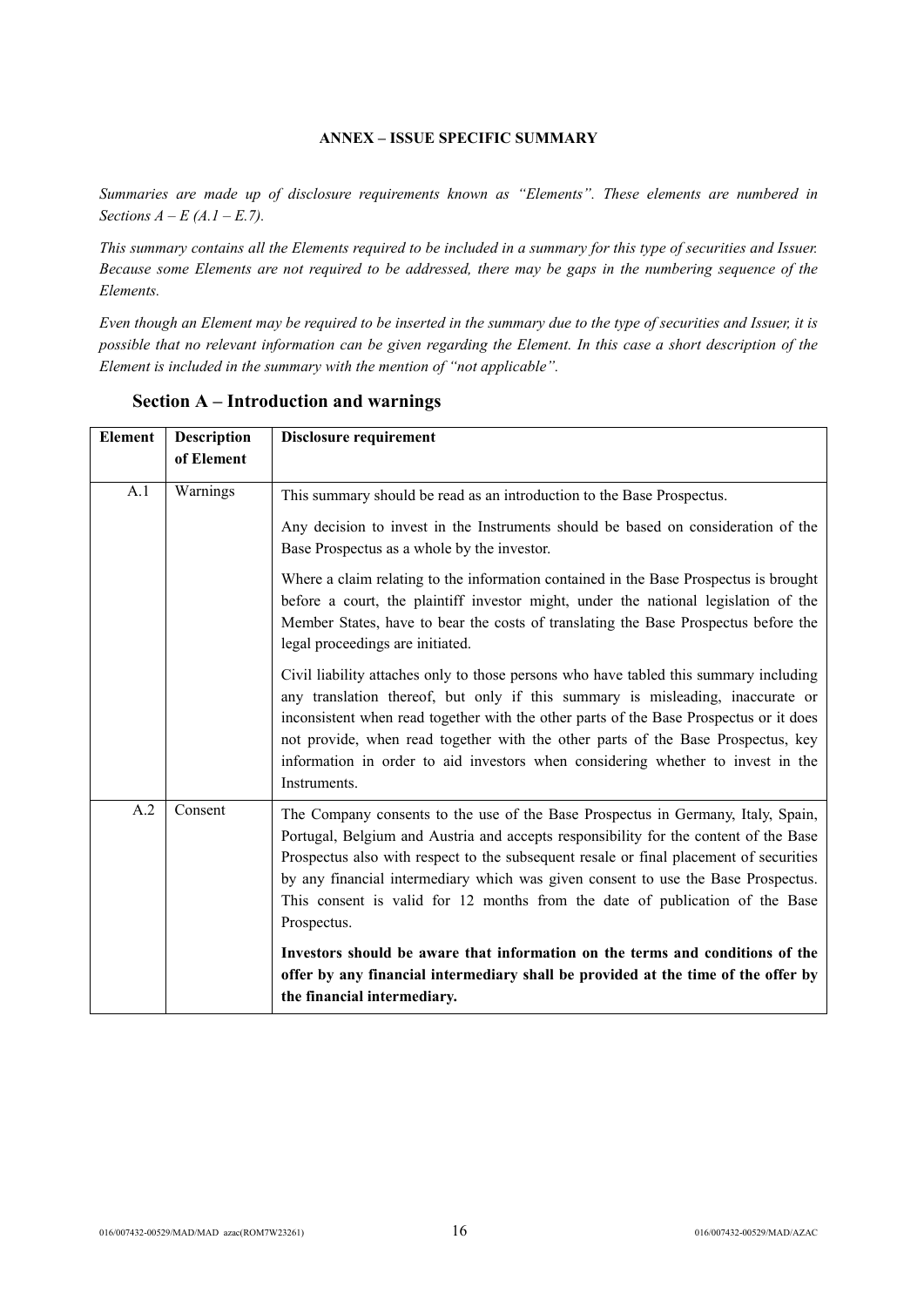# **Section B – Issuer**

| <b>Element</b> | <b>Description of</b><br><b>Element</b>                                 | <b>Disclosure requirement</b>                                                                                                                                                                                                                                                                                                                                                                                                                                                                                                                                                                                                                                                                                                                                                                                                                                                                                                                                  |  |
|----------------|-------------------------------------------------------------------------|----------------------------------------------------------------------------------------------------------------------------------------------------------------------------------------------------------------------------------------------------------------------------------------------------------------------------------------------------------------------------------------------------------------------------------------------------------------------------------------------------------------------------------------------------------------------------------------------------------------------------------------------------------------------------------------------------------------------------------------------------------------------------------------------------------------------------------------------------------------------------------------------------------------------------------------------------------------|--|
| B.1            | Legal and<br>Commercial<br>Name of the<br>Issuer                        | Palladium Securities 1 S.A (the "Company") acting in respect of a specified<br>compartment.                                                                                                                                                                                                                                                                                                                                                                                                                                                                                                                                                                                                                                                                                                                                                                                                                                                                    |  |
| B.2            | Domicile<br>/Legal Form<br>/Legislation<br>/Country of<br>Incorporation | The Company is domiciled in Luxembourg and is a public limited liability<br>company (société anonyme) incorporated under the laws of the Grand Duchy of<br>Luxembourg. It was incorporated in Luxembourg on 8 September 2004.                                                                                                                                                                                                                                                                                                                                                                                                                                                                                                                                                                                                                                                                                                                                  |  |
| <b>B.16</b>    | Control of<br>Issuer                                                    | The Company has 181,818 ordinary shares, all of which are fully paid and are held<br>by two companies, The Freesia Charitable Trust and Anson Fund Managers<br>Limited, on trust for charitable purposes. Such holders have no beneficial interest in<br>and derive no benefit (other than any expenses for acting as share trustee) from<br>their holding of the issued shares. They will apply any income derived by them<br>from the Company solely for charitable purposes.                                                                                                                                                                                                                                                                                                                                                                                                                                                                                |  |
| <b>B.17</b>    | Credit ratings                                                          | The Instruments are expected to be rated on or about the Issue Date by Moody's<br>Deutschland GmbH ("Moody's") or DBRS Ratings Limited ("DBRS"). The rating<br>of the Instruments on or about the Issue Date will be published on the website of<br>the Luxembourg Stock Exchange (www.bourse.lu) and on the website<br>www.it.investmentprodukte.db.com on or about the Issue Date. No assurance is<br>given that the Instruments will have a particular rating, or any rating at all, on or<br>about the Issue Date.<br>Moody's and DBRS are established in the European Union and registered under<br>Regulation (EC) No 1060/2009 on credit rating agencies                                                                                                                                                                                                                                                                                                |  |
| <b>B.20</b>    | Special<br>Purpose<br>Vehicle                                           | The Company is a special purpose vehicle for the purpose of issuing asset backed<br>securities.                                                                                                                                                                                                                                                                                                                                                                                                                                                                                                                                                                                                                                                                                                                                                                                                                                                                |  |
| <b>B.21</b>    | Principal<br>activities and<br>global<br>overview of<br>parties         | The Company's principal activities are to enter into, perform and serve as a vehicle<br>issuing asset backed securities for any securitisation transactions as permitted under<br>the Securitisation Act 2004.<br>Deutsche Trustee Company Limited of Winchester House, 1 Great Winchester<br>Street, London EC2N 2DB, United Kingdom, will act as trustee in respect of the<br>Series of Instruments (the "Trustee"). Deutsche Bank AG, acting through its<br>London Branch, located at Winchester House, 1 Great Winchester Street, London<br>EC2N 2DB, United Kingdom, will act as Arranger, Principal Agent and Paying<br>Agent in respect of the Series of Instruments. Deutsche Bank Luxembourg S.A.<br>will act as Custodian, Listing Agent, Servicer and Luxembourg Paying Agent in<br>respect of the Series of Instruments. Deutsche Trustee Company Limited, Deutsche<br>Bank AG, acting through its London Branch and Deutsche Bank Luxembourg S.A. |  |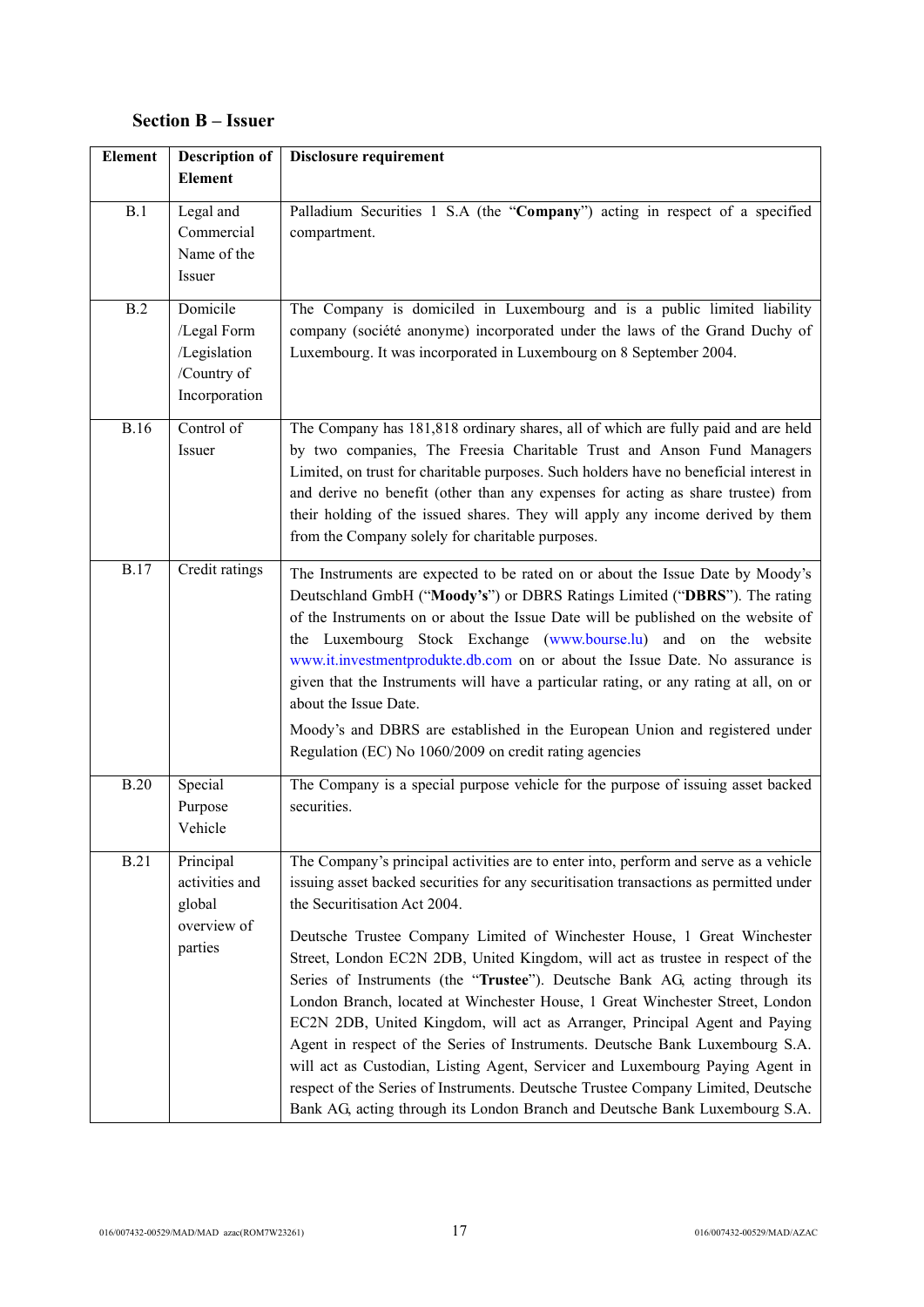|             |                                        | are each members of the Deutsche Bank Group.                                                                                                                                                                                                                                                                                                                                                                                                                                                            |                                                                                                                                                                                                                                                                                                                                                                                                                                                                                                                                                                                                                                                                                                                                                                                                                                                                    |  |  |
|-------------|----------------------------------------|---------------------------------------------------------------------------------------------------------------------------------------------------------------------------------------------------------------------------------------------------------------------------------------------------------------------------------------------------------------------------------------------------------------------------------------------------------------------------------------------------------|--------------------------------------------------------------------------------------------------------------------------------------------------------------------------------------------------------------------------------------------------------------------------------------------------------------------------------------------------------------------------------------------------------------------------------------------------------------------------------------------------------------------------------------------------------------------------------------------------------------------------------------------------------------------------------------------------------------------------------------------------------------------------------------------------------------------------------------------------------------------|--|--|
|             |                                        | Deutsche Bank AG, acting through its London Branch will act as Hedging<br>Counterparty, Calculation Agent, Selling Agent and Purchaser.                                                                                                                                                                                                                                                                                                                                                                 |                                                                                                                                                                                                                                                                                                                                                                                                                                                                                                                                                                                                                                                                                                                                                                                                                                                                    |  |  |
|             |                                        | Deutsche Bank Aktiengesellschaft ("Deutsche Bank AG") is a banking institution<br>and a stock corporation incorporated under the laws of Germany and has its<br>registered office in Frankfurt am Main, Germany. It maintains its head office at<br>Taunusanlage 12, 60325 Frankfurt am Main and branch offices in Germany and<br>abroad including in London, New York, Sydney, Tokyo and an Asia-Pacific Head<br>Office in Singapore which serve as hubs for its operations in the respective regions. |                                                                                                                                                                                                                                                                                                                                                                                                                                                                                                                                                                                                                                                                                                                                                                                                                                                                    |  |  |
|             |                                        | Deutsche Bank AG is the parent company of a group consisting of banks, capital<br>market companies, fund management companies, a property finance company,<br>instalment financing companies, research and consultancy companies and other<br>domestic and foreign companies (the "Deutsche Bank Group").                                                                                                                                                                                               |                                                                                                                                                                                                                                                                                                                                                                                                                                                                                                                                                                                                                                                                                                                                                                                                                                                                    |  |  |
| <b>B.22</b> | Operations                             | are available.                                                                                                                                                                                                                                                                                                                                                                                                                                                                                          | Not applicable. The Company has commenced operations and financial statements                                                                                                                                                                                                                                                                                                                                                                                                                                                                                                                                                                                                                                                                                                                                                                                      |  |  |
| <b>B.23</b> | Key financial<br>information           |                                                                                                                                                                                                                                                                                                                                                                                                                                                                                                         | The summary information below is extracted from the Issuer's audited accounts as<br>at 31 January 2011 and 31 January 2012:                                                                                                                                                                                                                                                                                                                                                                                                                                                                                                                                                                                                                                                                                                                                        |  |  |
|             |                                        | <b>Total Assets:</b>                                                                                                                                                                                                                                                                                                                                                                                                                                                                                    | 31 January 2011 - EUR 1,909,201,028<br>31 January 2012 - EUR 1,941,190,137                                                                                                                                                                                                                                                                                                                                                                                                                                                                                                                                                                                                                                                                                                                                                                                         |  |  |
|             |                                        | Total Liabilities:                                                                                                                                                                                                                                                                                                                                                                                                                                                                                      | 31 January 2011 - EUR 1,909,201,028<br>31 January 2012 - EUR 1,941,190,137                                                                                                                                                                                                                                                                                                                                                                                                                                                                                                                                                                                                                                                                                                                                                                                         |  |  |
|             |                                        | Total Charges:                                                                                                                                                                                                                                                                                                                                                                                                                                                                                          | 31 January 2011 - EUR 92,022,526<br>31 January 2012 - EUR 87,852,726                                                                                                                                                                                                                                                                                                                                                                                                                                                                                                                                                                                                                                                                                                                                                                                               |  |  |
|             |                                        | Total income:                                                                                                                                                                                                                                                                                                                                                                                                                                                                                           | 31 January 2011 - EUR 92,022,526<br>31 January 2012 - EUR 87,852,726                                                                                                                                                                                                                                                                                                                                                                                                                                                                                                                                                                                                                                                                                                                                                                                               |  |  |
| <b>B.24</b> | Material<br>adverse<br>change          | January 2012.                                                                                                                                                                                                                                                                                                                                                                                                                                                                                           | Not applicable. There has been no material adverse change in the financial position<br>or prospects of the Company since the date of the latest audited accounts dated 31                                                                                                                                                                                                                                                                                                                                                                                                                                                                                                                                                                                                                                                                                          |  |  |
| <b>B.25</b> | Description of<br>underlying<br>assets | B.28 below.<br>and payable under the Instruments.                                                                                                                                                                                                                                                                                                                                                                                                                                                       | The Company acting in respect of one of its compartments (the "Issuer") will use<br>the proceeds from the issue of the Series of Instruments to purchase the Collateral<br>which will form part of the Series Assets. The Series Assets for the Compartment<br>will include the proceeds of the issue of the Series of Instruments, the Collateral,<br>the hedging agreement (the "Hedging Agreement") between the Issuer and the<br>hedging counterparty ("Hedging Counterparty") in respect of the Series of<br>Instruments and any proceeds from any relevant Hedging Agreement. See item<br>The Series Assets have characteristics whereby, taken together, they demonstrate a<br>capacity to produce funds to service the Issuer's obligations to make payments due<br>The Collateral for the Series of Instruments will consist of debt securities issued by |  |  |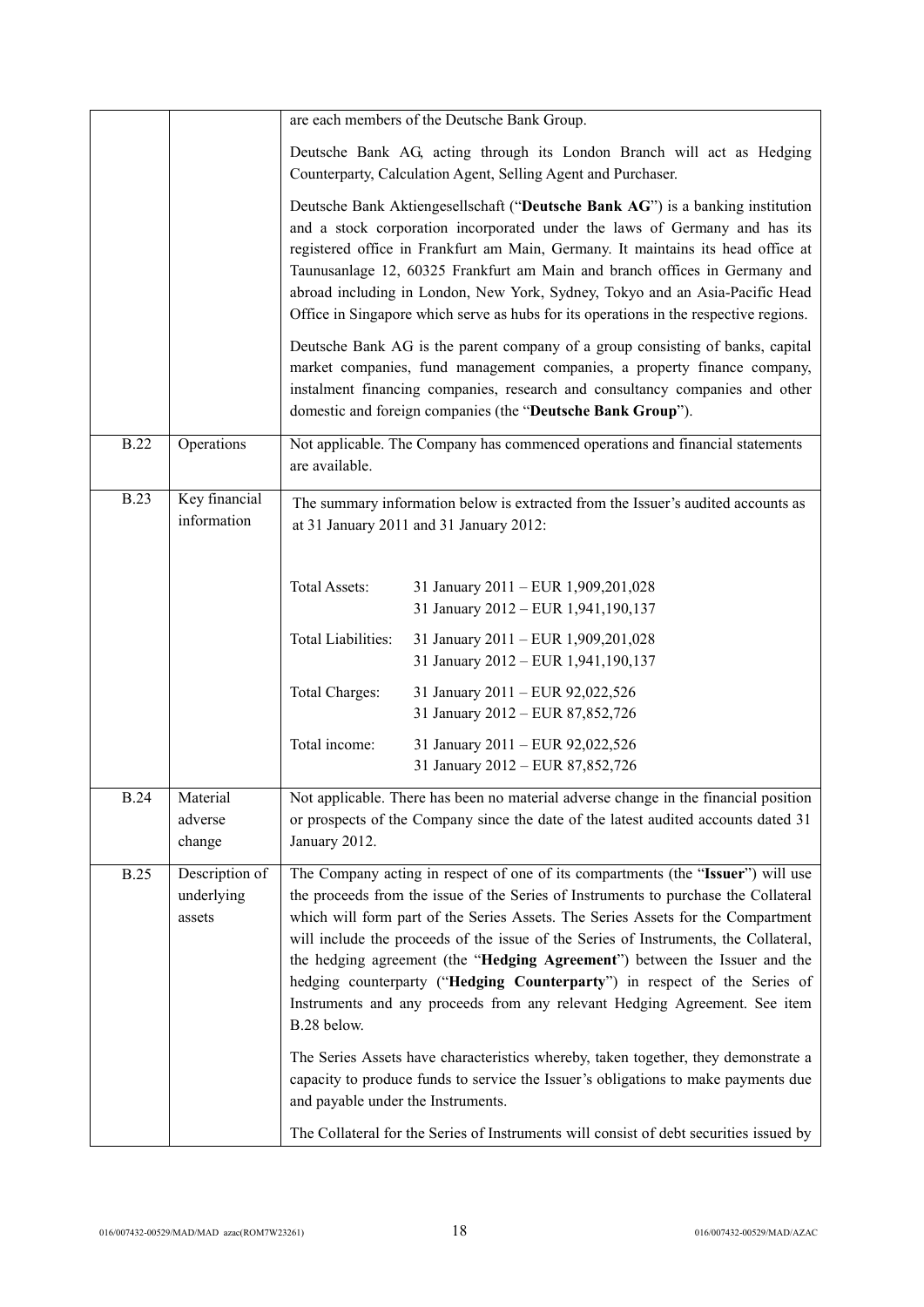|             |                                                             | ENEL Finance International NV as the Collateral Obligor and guaranteed by ENEL<br>SpA.                                                                                                                                                                                                                                                                                                                                                                                                                                                                                                                                                |
|-------------|-------------------------------------------------------------|---------------------------------------------------------------------------------------------------------------------------------------------------------------------------------------------------------------------------------------------------------------------------------------------------------------------------------------------------------------------------------------------------------------------------------------------------------------------------------------------------------------------------------------------------------------------------------------------------------------------------------------|
|             |                                                             | The Collateral Obligor and the guarantor have securities traded on a regulated or<br>equivalent market.                                                                                                                                                                                                                                                                                                                                                                                                                                                                                                                               |
|             |                                                             | Collateral Obligor: European corporate with a business of operating as a holding<br>company for equity investments and other financial assets, which issued senior<br>unsecured debt securities on 17 September 2009 due on 14 September 2022 with<br>ISIN: XS0452187916 which will form all of the Collateral. The level of<br>collateralisation of such securities is 1/1.                                                                                                                                                                                                                                                          |
|             |                                                             | The Collateral will not consist of real property, therefore no valuation report<br>relating to real property is included in the Base Prospectus, nor any description of<br>the valuation of such real property.                                                                                                                                                                                                                                                                                                                                                                                                                       |
| <b>B.26</b> | Actively<br>managed pool<br>of assets                       | Not applicable. The Series Assets of the Series of Instruments will not consist, in<br>whole or in part, of an actively managed pool of assets.                                                                                                                                                                                                                                                                                                                                                                                                                                                                                       |
| <b>B.27</b> | Further<br>issuances<br>backed by<br>same pool of<br>assets | The Issuer may from time to time issue further Instruments of the Series on the<br>same terms as the existing Instruments and on terms that such further Instruments<br>shall be consolidated and form a single series with the existing Instruments of the<br>Series; provided that, unless otherwise approved by Extraordinary Resolution of<br>holders of Instruments (the "Instrumentholders") of the Series, the Issuer shall<br>provide additional assets to form part of the Series Assets for such further<br>Instruments and existing Instruments.                                                                           |
| <b>B.28</b> | Structure of<br>the transaction                             | The Instruments of the Series issued under the Programme are constituted by the<br>Series Instrument (as amended, supplemented and/or restated from time to time, the<br>"Series Instrument") dated the Issue Date between, <i>inter alios</i> , the Issuer, the<br>Principal Agent, the Trustee, the Custodian, the Servicer and the Hedging<br>Counterparty.                                                                                                                                                                                                                                                                        |
|             |                                                             | The Issuer may offer Instruments in the Series to retail clients, professional clients<br>or other eligible counterparties.                                                                                                                                                                                                                                                                                                                                                                                                                                                                                                           |
|             |                                                             | The Issuer will use the proceeds from the issue of the Instruments to purchase the<br>Collateral and to enter into the Hedging Agreement, which will, along with the<br>Issuer's rights under any Hedging Agreement and any proceeds from any relevant<br>Hedging Agreement, form part of the Series Assets. The Series Assets are<br>exclusively allocated to the Compartment established by the board of directors of<br>the Issuer in respect of the Instruments, will be kept separate from the other assets<br>of the Issuer and the Company and will be secured in favour of the Trustee on<br>behalf of the Instrumentholders. |
|             |                                                             | Collateral                                                                                                                                                                                                                                                                                                                                                                                                                                                                                                                                                                                                                            |
|             |                                                             | The Issuer will procure that any Collateral constituting "liquid assets and<br>securities" for the purposes of Article 22 of the Securitisation Act 2004 is delivered<br>to the Custodian on the Issue Date. The Custodian will then hold such Collateral on<br>behalf of the Issuer subject to the security created in favour of the Trustee, the<br>conditions set out in the Securitisation Act 2004 and to the terms of the Series                                                                                                                                                                                                |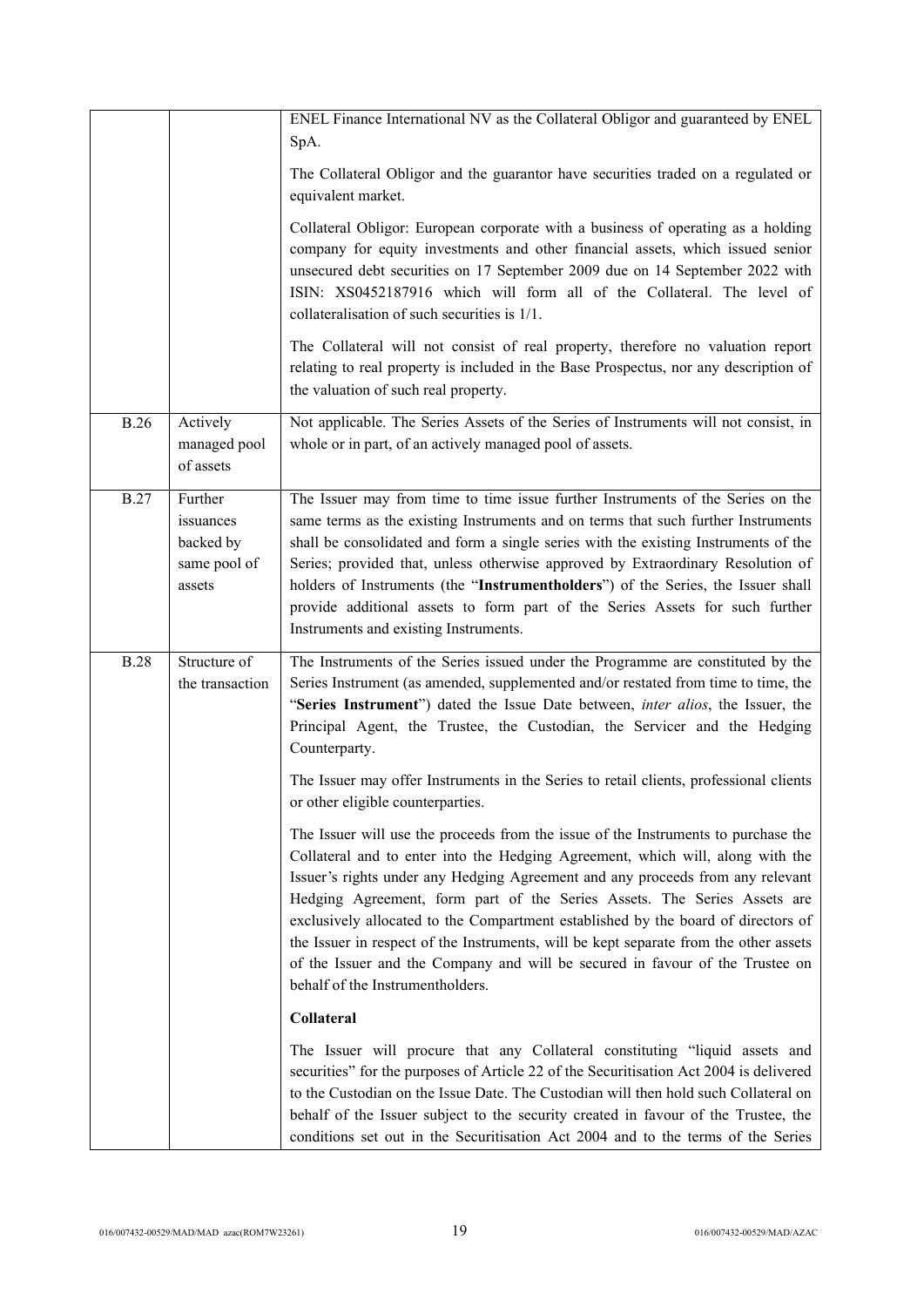|             |                                                                                  | Instrument. The Servicer shall collect payments made in respect of the Series<br>Assets which it holds in its capacity as Custodian (either directly or via a sub-<br>custodian). For these purposes, references to "collect" or the "collection" of<br>payments shall be construed as meaning the receipt of payments due with respect to<br>such assets held and shall not extend to ensuring performance of such assets<br>whether by management of the recovery of unpaid debts or otherwise. The role of<br>Servicer is restricted to this single duty accordingly.                                                                  |
|-------------|----------------------------------------------------------------------------------|-------------------------------------------------------------------------------------------------------------------------------------------------------------------------------------------------------------------------------------------------------------------------------------------------------------------------------------------------------------------------------------------------------------------------------------------------------------------------------------------------------------------------------------------------------------------------------------------------------------------------------------------|
|             |                                                                                  | <b>Security</b>                                                                                                                                                                                                                                                                                                                                                                                                                                                                                                                                                                                                                           |
|             |                                                                                  | Instruments shall be secured by a security interest over the Series Assets in favour<br>of the Trustee for the benefit of the Instrumentholders and the Issuer's rights against<br>the Agents, the Servicer and the Custodian in respect of the Instruments.                                                                                                                                                                                                                                                                                                                                                                              |
|             |                                                                                  | <b>Hedging Agreement</b>                                                                                                                                                                                                                                                                                                                                                                                                                                                                                                                                                                                                                  |
|             |                                                                                  | The Issuer will enter into a Hedging Agreement with the Hedging Counterparty,<br>pursuant to which the Issuer will be entitled to receive certain agreed payment<br>amounts.                                                                                                                                                                                                                                                                                                                                                                                                                                                              |
|             |                                                                                  | The Issuer will not be obliged to collateralise its obligation under the Hedging<br>Agreement.                                                                                                                                                                                                                                                                                                                                                                                                                                                                                                                                            |
| <b>B.29</b> | Description of<br>cashflows and<br>information on<br>the Hedging<br>Counterparty | The Issuer for each Series of Instruments may finance any payments to<br>Instrumentholders as set out in the below diagram:<br>Collateral held<br>with Custodian<br>Income received on<br>Hedging<br>Collateral<br>Issuer<br>Counterparty<br>Amounts payable on each<br><b>Interest Payment Date</b><br>Amounts payable on each<br><b>Interest Payment Date</b><br>Instrument-holder<br>This means that any income received by the Issuer from any Collateral will be<br>exchanged with the Hedging Counterparty for an income stream that matches, in<br>relation to rate and/or currency, the amounts to be paid under the Instruments. |
| <b>B.30</b> | Originators of<br>securitised<br>assets                                          | Deutsche Bank AG, London Branch. It is an authorised person for the purposes of<br>section 19 of the Financial Services and Markets Act 2000. In the United Kingdom,<br>it conducts wholesale banking business and through its Private Wealth Management<br>division it provides holistic wealth management advice and integrated financial<br>solutions for wealthy individuals, their families and selected institutions.                                                                                                                                                                                                               |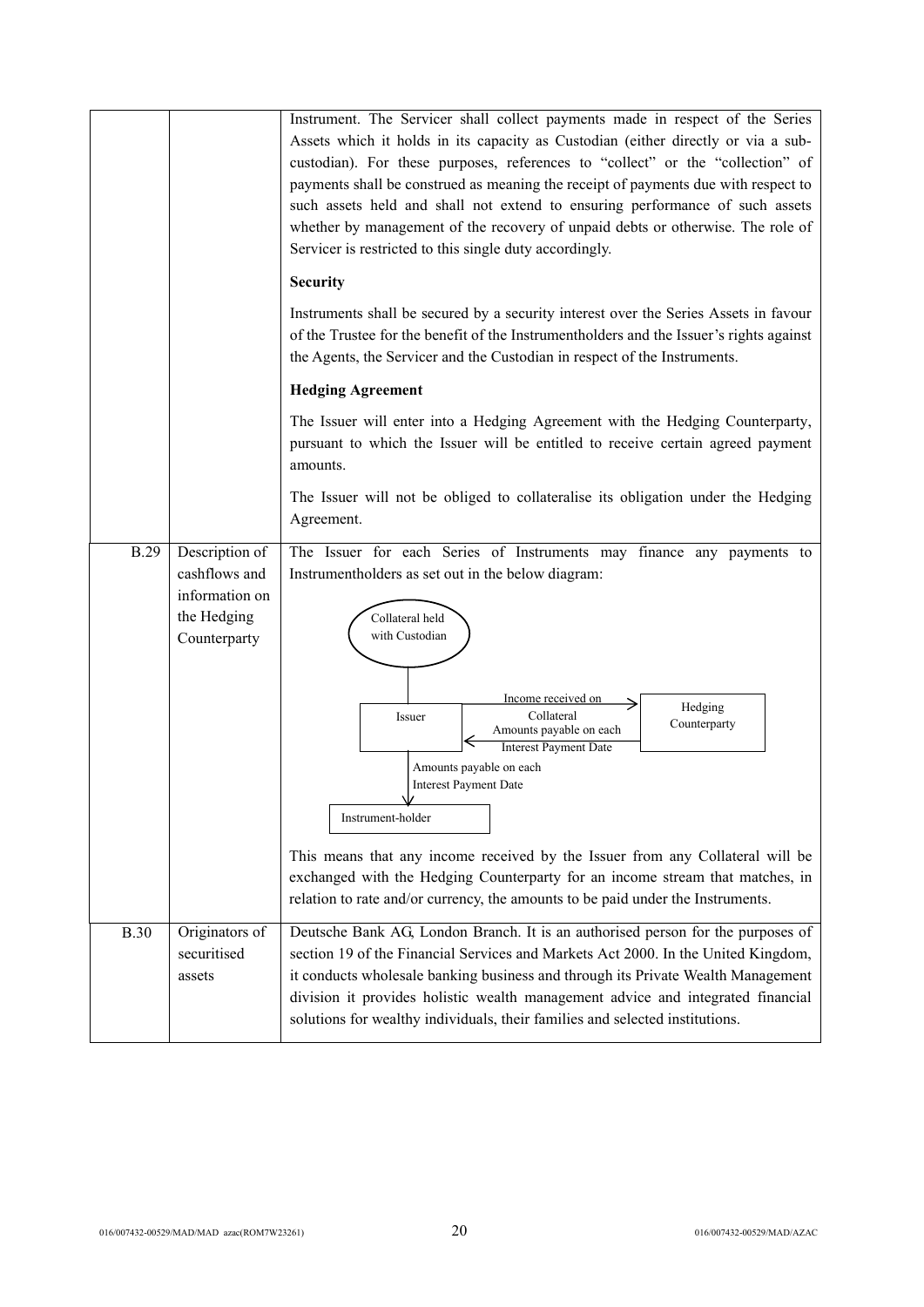# **Section C – Securities**

| <b>Element</b>    | <b>Description</b><br>of Element                    | <b>Disclosure requirement</b>                                                                                                                                                                                                                                                                                                                                                                                                                                                                                                                                                                                                                                                                                                                                                                                                                                 |
|-------------------|-----------------------------------------------------|---------------------------------------------------------------------------------------------------------------------------------------------------------------------------------------------------------------------------------------------------------------------------------------------------------------------------------------------------------------------------------------------------------------------------------------------------------------------------------------------------------------------------------------------------------------------------------------------------------------------------------------------------------------------------------------------------------------------------------------------------------------------------------------------------------------------------------------------------------------|
| C.1               | Type and<br>class of<br>securities<br>being offered | The Instruments are senior, secured debt obligations of the Issuer with ISIN<br>XS0861815172.                                                                                                                                                                                                                                                                                                                                                                                                                                                                                                                                                                                                                                                                                                                                                                 |
| $\overline{C}$ .2 | Currency                                            | Subject to compliance with all relevant laws, regulations and directives, the<br>Instruments are issued in euro.                                                                                                                                                                                                                                                                                                                                                                                                                                                                                                                                                                                                                                                                                                                                              |
| C.5               | Restrictions<br>on free<br>transferability          | There are restrictions on sales of Instruments into, amongst other jurisdictions, the<br>United States and the European Economic Area (including the United Kingdom,<br>Belgium, Germany, Italy, Austria, Spain and Portugal). These restrictions are mainly<br>targeting offerings to the public in the specific jurisdiction unless certain exceptions<br>apply.                                                                                                                                                                                                                                                                                                                                                                                                                                                                                            |
| C.8               | Conditions of                                       | The Instruments have terms and conditions relating to, among other matters:                                                                                                                                                                                                                                                                                                                                                                                                                                                                                                                                                                                                                                                                                                                                                                                   |
|                   | the securities                                      | <b>Withholding Tax</b>                                                                                                                                                                                                                                                                                                                                                                                                                                                                                                                                                                                                                                                                                                                                                                                                                                        |
|                   |                                                     | If, on the occasion of the next payment due in respect of the Instruments, the Issuer<br>would be required by law to withhold or account for tax or would suffer tax in<br>respect of its income so that it would be unable to make payment of the full amount<br>due, the Issuer will use all reasonable endeavours to arrange the substitution of a<br>company incorporated in another jurisdiction as the principal obligor or to change its<br>residence for taxation purposes or, to the extent permitted by law, change its domicile<br>to another jurisdiction. If the Issuer is unable to arrange such substitution or change,<br>or if the Issuer is unable to carry out such substitution or change in a tax efficient<br>manner before the next payment is due in respect of the Instruments, the Issuer shall<br>cancel all of those Instruments. |
|                   |                                                     | <b>Events of Default</b>                                                                                                                                                                                                                                                                                                                                                                                                                                                                                                                                                                                                                                                                                                                                                                                                                                      |
|                   |                                                     | The Instruments contain the following Events of Default:                                                                                                                                                                                                                                                                                                                                                                                                                                                                                                                                                                                                                                                                                                                                                                                                      |
|                   |                                                     | default in the payment of any sum due in respect of the Instruments or any<br>(a)<br>of them is made for a period exceeding the Grace Period; or                                                                                                                                                                                                                                                                                                                                                                                                                                                                                                                                                                                                                                                                                                              |
|                   |                                                     | failure by the Issuer to perform or observe any of its other obligations<br>(b)<br>under the Instruments, the Series Instrument, in certain cases continuing for a<br>specified period of time; or                                                                                                                                                                                                                                                                                                                                                                                                                                                                                                                                                                                                                                                            |
|                   |                                                     | events relating to the winding-up or dissolution of the Issuer or the<br>(c)<br>Company or the appointment of an administrator.                                                                                                                                                                                                                                                                                                                                                                                                                                                                                                                                                                                                                                                                                                                               |
|                   |                                                     | "Grace Period" means a period of 14 days, or if "Collateral Matched Grace Period"<br>is specified as "Applicable" in the relevant Final Terms, the period specified in the<br>relevant Final Terms which shall be equal to the grace period applicable to the<br>payment of any sum due in respect of the Collateral before a default may be declared.                                                                                                                                                                                                                                                                                                                                                                                                                                                                                                        |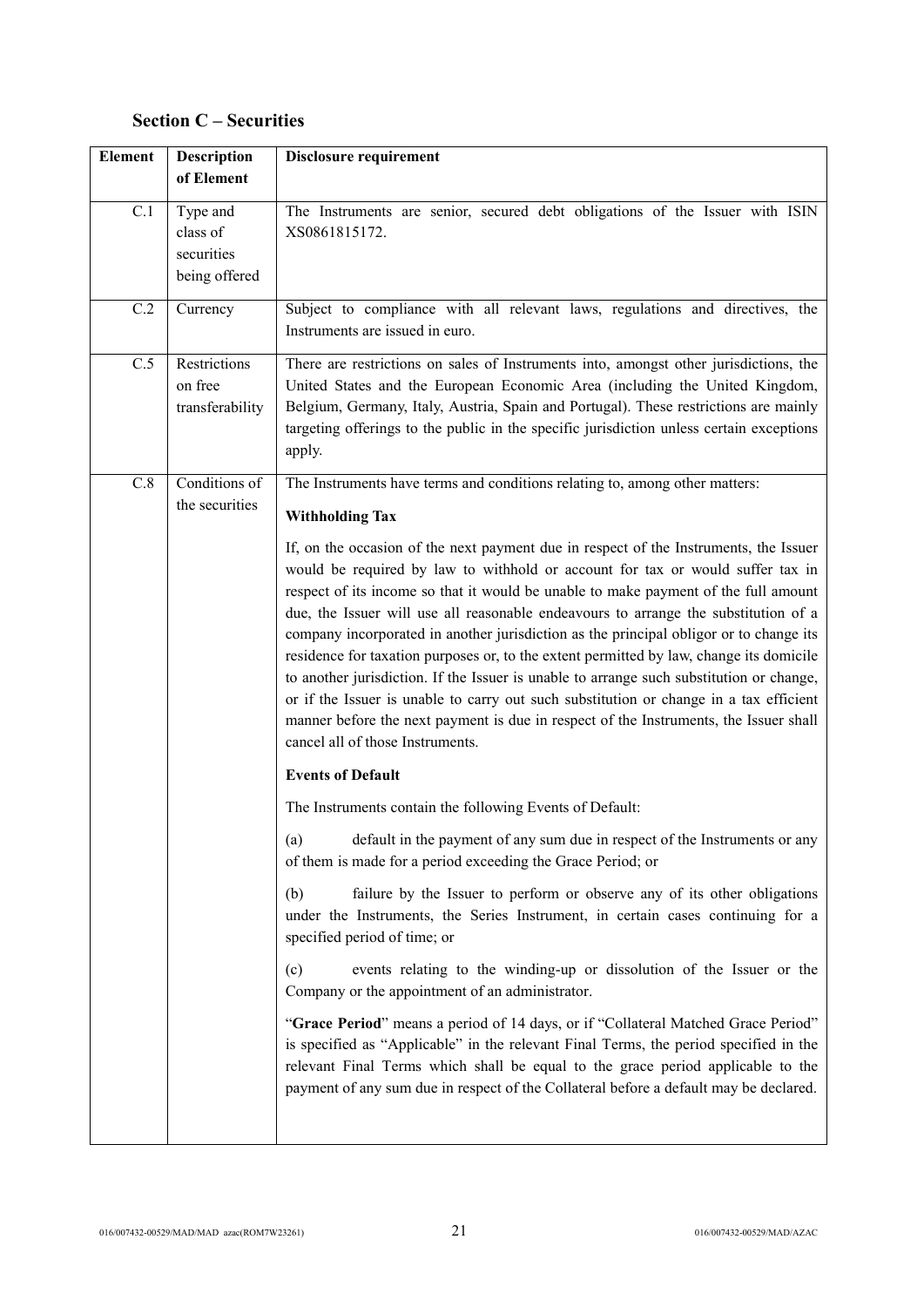|  | <b>Governing Law</b>                                                                                                                                                                                                                                                                                                                                                                                                                                                                                                                                                                                                                                                                                                                                                                                                                     |
|--|------------------------------------------------------------------------------------------------------------------------------------------------------------------------------------------------------------------------------------------------------------------------------------------------------------------------------------------------------------------------------------------------------------------------------------------------------------------------------------------------------------------------------------------------------------------------------------------------------------------------------------------------------------------------------------------------------------------------------------------------------------------------------------------------------------------------------------------|
|  | The Instruments are governed by English law.                                                                                                                                                                                                                                                                                                                                                                                                                                                                                                                                                                                                                                                                                                                                                                                             |
|  | <b>Status and Security</b>                                                                                                                                                                                                                                                                                                                                                                                                                                                                                                                                                                                                                                                                                                                                                                                                               |
|  | The Instruments are limited recourse obligations of the Issuer, ranking pari passu<br>without any preference among themselves.                                                                                                                                                                                                                                                                                                                                                                                                                                                                                                                                                                                                                                                                                                           |
|  | The Instruments are secured by:                                                                                                                                                                                                                                                                                                                                                                                                                                                                                                                                                                                                                                                                                                                                                                                                          |
|  | (a) (i) a first fixed charge and/or assignment by way of first fixed charge in favour of<br>the Trustee of the Collateral and all of the Issuer's rights in respect of and sums<br>derived from the Collateral and (ii) an assignment by way of first fixed charge in<br>favour of the Trustee of all of the Issuer's rights in respect of the Collateral against<br>the Custodian;                                                                                                                                                                                                                                                                                                                                                                                                                                                      |
|  | an assignment by way of first fixed charge in favour of the Trustee of all<br>(b)<br>of the Issuer's rights, title and interest under the Hedging Agreement and any sums of<br>money, securities or other property received or receivable by the Issuer thereunder;                                                                                                                                                                                                                                                                                                                                                                                                                                                                                                                                                                      |
|  | a first fixed charge in favour of the Trustee over (i) the Issuer's right to all<br>(c)<br>sums held by the Principal Agent and/or any Paying Agent and/or the Custodian to<br>meet payments due in respect of the Instruments and under the Series Instrument and<br>(ii) any sums of money, securities or other property received or receivable by the<br>Issuer under the Hedging Agreement;                                                                                                                                                                                                                                                                                                                                                                                                                                          |
|  | (d)<br>an assignment by way of first fixed charge in favour of the Trustee of all<br>of the Issuer's rights, title and interest under the Agency Agreement and the<br>Purchase Agreement and all sums derived therefrom in respect of the Instruments;<br>and                                                                                                                                                                                                                                                                                                                                                                                                                                                                                                                                                                            |
|  | to the extent that at any time the Collateral has not been delivered to the<br>(e)<br>Custodian (or, if so specified in the Purchase Agreement, any sub-custodian) to be<br>held on behalf of the Issuer as provided in the Purchase Agreement, an assignment by<br>way of first fixed charge in favour of the Trustee of the Issuer's rights, title and<br>interest under the Purchase Agreement and any sums received or receivable by the<br>Issuer thereunder.                                                                                                                                                                                                                                                                                                                                                                       |
|  | <b>Limited Recourse</b>                                                                                                                                                                                                                                                                                                                                                                                                                                                                                                                                                                                                                                                                                                                                                                                                                  |
|  | Claims against the Issuer by Instrumentholders and the Hedging Counterparty and<br>each other creditor relating to the Instruments will be limited to the Series Assets<br>applicable to the Instruments. If the net proceeds of the realisation of the Series<br>Assets are not sufficient to make all payments due in respect of the Instruments and<br>due to the Hedging Counterparty and each other creditor relating to the Instruments,<br>no other assets of the Company will be available to meet such shortfall, the claims of<br>the holders of the Instruments and any such Hedging Counterparty or other creditors<br>relating to the Instruments in respect of any such shortfall shall be extinguished. No<br>party will be able to petition for the winding-up of the Company as a consequence of<br>any such shortfall. |
|  | <b>Order of Priorities</b>                                                                                                                                                                                                                                                                                                                                                                                                                                                                                                                                                                                                                                                                                                                                                                                                               |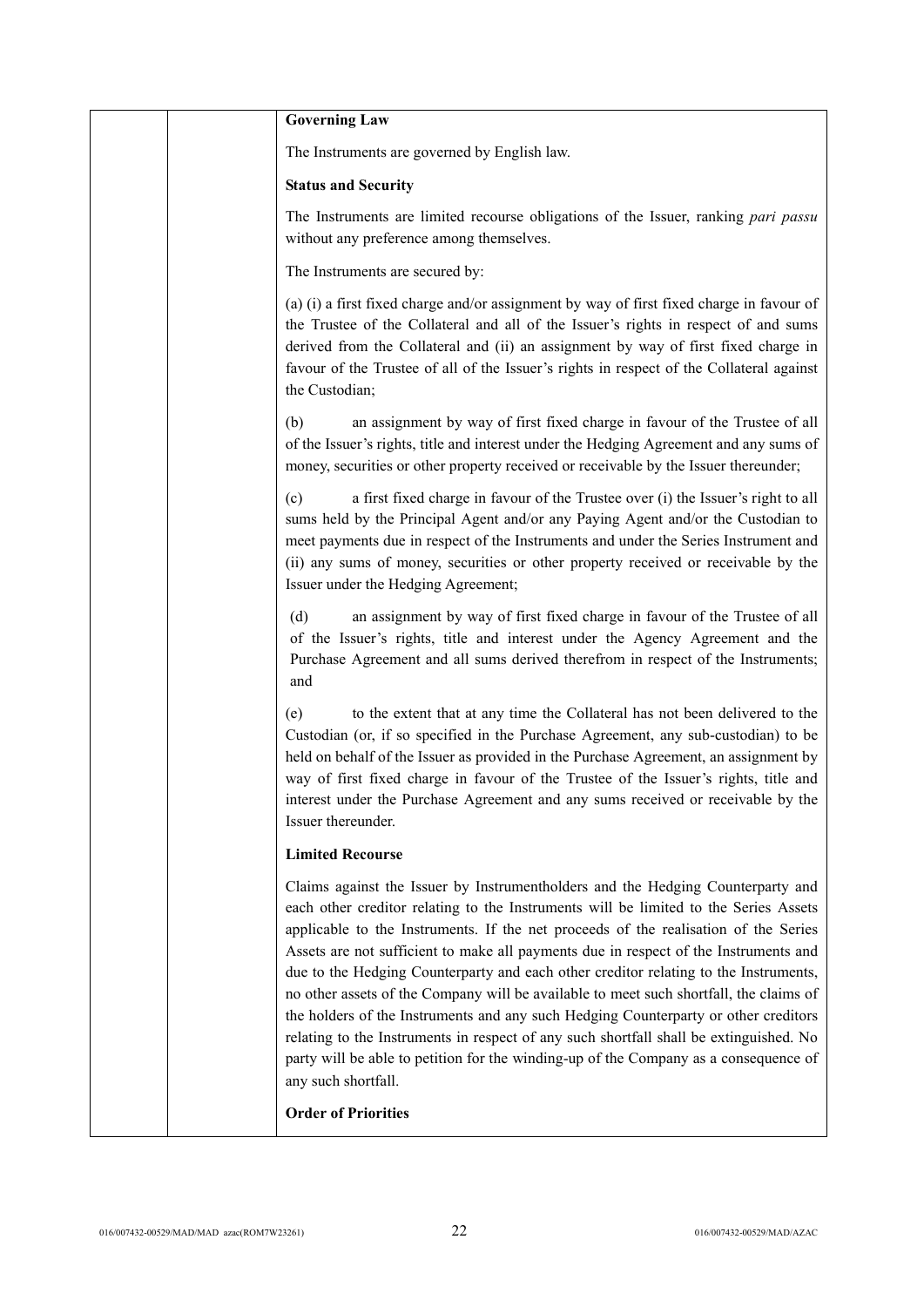|     |                         | The respective rankings for priority of the interest of the Instrumentholders, the<br>Hedging Counterparty and any other party entitled to the benefit of the security<br>interests (each a "Series Party") of the Instruments shall be according to the relevant<br>priority of each of the payments described below.                                                                                                                                                                                                                                                                                                                                                         |
|-----|-------------------------|--------------------------------------------------------------------------------------------------------------------------------------------------------------------------------------------------------------------------------------------------------------------------------------------------------------------------------------------------------------------------------------------------------------------------------------------------------------------------------------------------------------------------------------------------------------------------------------------------------------------------------------------------------------------------------|
|     |                         | The Trustee shall apply all moneys received by it in the following order:                                                                                                                                                                                                                                                                                                                                                                                                                                                                                                                                                                                                      |
|     |                         | first, in payment or satisfaction of all fees, costs, charges, expenses,<br>(a)<br>liabilities and other amounts incurred by or payable to the Trustee or any receiver<br>under or pursuant to the Series Instrument;                                                                                                                                                                                                                                                                                                                                                                                                                                                          |
|     |                         | (b)<br>secondly, <i>pro rata</i> in payment of any amounts owing to: (i) the Hedging<br>Counterparty under the Hedging Agreement (which shall include any amounts owing<br>to the Custodian for reimbursement in respect of payments made to a Hedging<br>Counterparty relating to sums receivable on or in respect of the Collateral) and (ii)<br>the Principal Agent for reimbursement in respect of any payment made to holders of<br>the Instruments or to a Clearing Agent on behalf of such holders;                                                                                                                                                                     |
|     |                         | thirdly, pro rata in payment of any amounts owing to the holders of the<br>(c)<br>Instruments; and                                                                                                                                                                                                                                                                                                                                                                                                                                                                                                                                                                             |
|     |                         | (d)<br>fourthly, in payment of the balance to the Issuer,                                                                                                                                                                                                                                                                                                                                                                                                                                                                                                                                                                                                                      |
|     |                         | such ranking a "Hedging Counterparty Priority Basis".                                                                                                                                                                                                                                                                                                                                                                                                                                                                                                                                                                                                                          |
|     |                         | <b>Negative Pledge/Restrictions</b>                                                                                                                                                                                                                                                                                                                                                                                                                                                                                                                                                                                                                                            |
|     |                         | There is no negative pledge. However, for so long as any of the Instruments remains<br>outstanding, the Issuer will not, without the prior written consent of the Trustee, incur<br>any indebtedness for moneys borrowed or raised other than in respect of secured<br>securities or debt subject to equivalent enforcement and limited recourse provisions<br>to the Instruments, engage in any activity other than certain activities related to the<br>Instruments or such permitted securities or debt, have any subsidiaries or employees,<br>purchase, own or otherwise acquire any real property, or consolidate or merge with<br>any other person or issue any shares. |
| C.9 | Interest/<br>Redemption | See item C.8 above for information on rights attaching to the Instruments.                                                                                                                                                                                                                                                                                                                                                                                                                                                                                                                                                                                                     |
|     |                         | <b>Interest</b>                                                                                                                                                                                                                                                                                                                                                                                                                                                                                                                                                                                                                                                                |
|     |                         | The Instruments bear interest at a fixed rate from the Issue Date to the Interest Rate<br>Switch Date and shall thereafter bear interest at a floating rate each at the applicable<br>Interest Rate, such interest being payable in arrear on each specified Interest Payment<br>Date.                                                                                                                                                                                                                                                                                                                                                                                         |
|     |                         | <b>Interest Rate</b>                                                                                                                                                                                                                                                                                                                                                                                                                                                                                                                                                                                                                                                           |
|     |                         | The Interest Rate for the Instruments from the Issue Date to the Interest Rate Switch<br>Date is 3.80 per cent. per annum.                                                                                                                                                                                                                                                                                                                                                                                                                                                                                                                                                     |
|     |                         | Yield is calculated in accordance with the ICMA Method. The ICMA Method<br>determines the effective interest rate for the securities taking into account accrued<br>interest on a daily basis.                                                                                                                                                                                                                                                                                                                                                                                                                                                                                 |
|     |                         | The Interest Rate for each Interest Period from the Interest Rate Switch Date to the                                                                                                                                                                                                                                                                                                                                                                                                                                                                                                                                                                                           |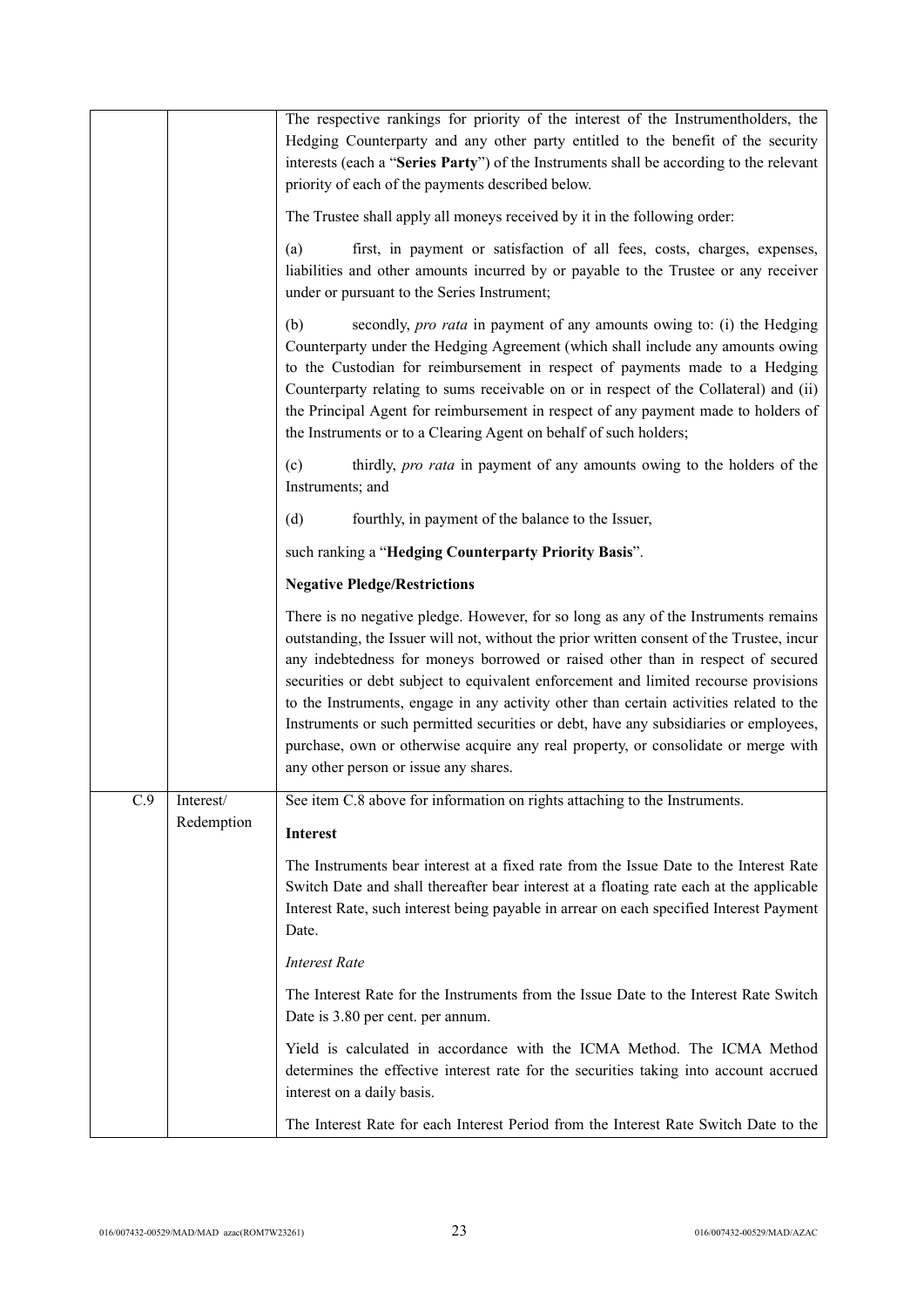|  | Maturity Date shall be determined by reference to the 10 year EUR CMS rate on the<br>Interest Determination Date. If no such rate appears on the applicable page at the<br>relevant time on the Interest Determination Date, the rate shall be determined by the<br>Calculation Agent using certain fallback methods. In respect of any short or long<br>Interest Period as specified in the applicable Final Terms, the Calculation Agent will<br>determine the Interest Rate using the applicable Relevant Rate on the Interest<br>Determination Date. For the avoidance of doubt the Interest Rate may be a sum of or<br>combination of more than one Relevant Rate (plus any applicable Margin) if so<br>specified in the relevant Final Terms. |
|--|-----------------------------------------------------------------------------------------------------------------------------------------------------------------------------------------------------------------------------------------------------------------------------------------------------------------------------------------------------------------------------------------------------------------------------------------------------------------------------------------------------------------------------------------------------------------------------------------------------------------------------------------------------------------------------------------------------------------------------------------------------|
|  | "EUR-CMS" means the annual swap rate for euro swap transactions, expressed as a<br>percentage, which appears on the Reuters Screen ISDAFIX2 Page (or any Successor<br>Source) under the heading "EURIBOR BASIS - EUR" and above the caption "11:00<br>AM FRANKFURT".                                                                                                                                                                                                                                                                                                                                                                                                                                                                                |
|  | The Interest Rate from the Interest Rate Switch Date to the Maturity Date will also be<br>subject to a Maximum Interest Rate of 7 per cent. per annum and a Minimum Interest<br>Rate of 2 per cent. per annum.                                                                                                                                                                                                                                                                                                                                                                                                                                                                                                                                      |
|  | Day Count Fraction                                                                                                                                                                                                                                                                                                                                                                                                                                                                                                                                                                                                                                                                                                                                  |
|  | The applicable Day Count Fraction for the calculation of the amount of interest due<br>within an Interest Period will be 30/360 for the Series of Instruments.                                                                                                                                                                                                                                                                                                                                                                                                                                                                                                                                                                                      |
|  | <b>Interest Periods</b>                                                                                                                                                                                                                                                                                                                                                                                                                                                                                                                                                                                                                                                                                                                             |
|  | The Interest Periods are the periods commencing on (and including) the Issue Date to<br>(but excluding) the first Interest Accrual Date and each period commencing on (and<br>including) an Interest Accrual Date to (but excluding) the next following Interest<br>Accrual Date.                                                                                                                                                                                                                                                                                                                                                                                                                                                                   |
|  | Issue Date and Interest Payment Dates                                                                                                                                                                                                                                                                                                                                                                                                                                                                                                                                                                                                                                                                                                               |
|  | The Issue Date and the Interest Payment Dates for the Instruments will be 26 March<br>2013 and 14 September in each year up to and including the Maturity Date (and such<br>Interest Payment Dates are adjusted in accordance with the Business Day<br>Convention), respectively.                                                                                                                                                                                                                                                                                                                                                                                                                                                                   |
|  | <b>Interest Determination Date</b>                                                                                                                                                                                                                                                                                                                                                                                                                                                                                                                                                                                                                                                                                                                  |
|  | The Interest Determination Date with respect to an Interest Period will be the day<br>falling two Banking Days prior to the first day of each Interest Period.                                                                                                                                                                                                                                                                                                                                                                                                                                                                                                                                                                                      |
|  | <b>Interest Accrual Dates</b>                                                                                                                                                                                                                                                                                                                                                                                                                                                                                                                                                                                                                                                                                                                       |
|  | The Interest Accrual Dates for the Instruments will be 14 September in each year up<br>to and including the Maturity Date and these dates are not adjusted in accordance<br>with the Business Day Convention.                                                                                                                                                                                                                                                                                                                                                                                                                                                                                                                                       |
|  | <b>Interest Rate Switch Date</b>                                                                                                                                                                                                                                                                                                                                                                                                                                                                                                                                                                                                                                                                                                                    |
|  | The Interest Rate Switch Date for the Instruments is 14 September 2017.                                                                                                                                                                                                                                                                                                                                                                                                                                                                                                                                                                                                                                                                             |
|  |                                                                                                                                                                                                                                                                                                                                                                                                                                                                                                                                                                                                                                                                                                                                                     |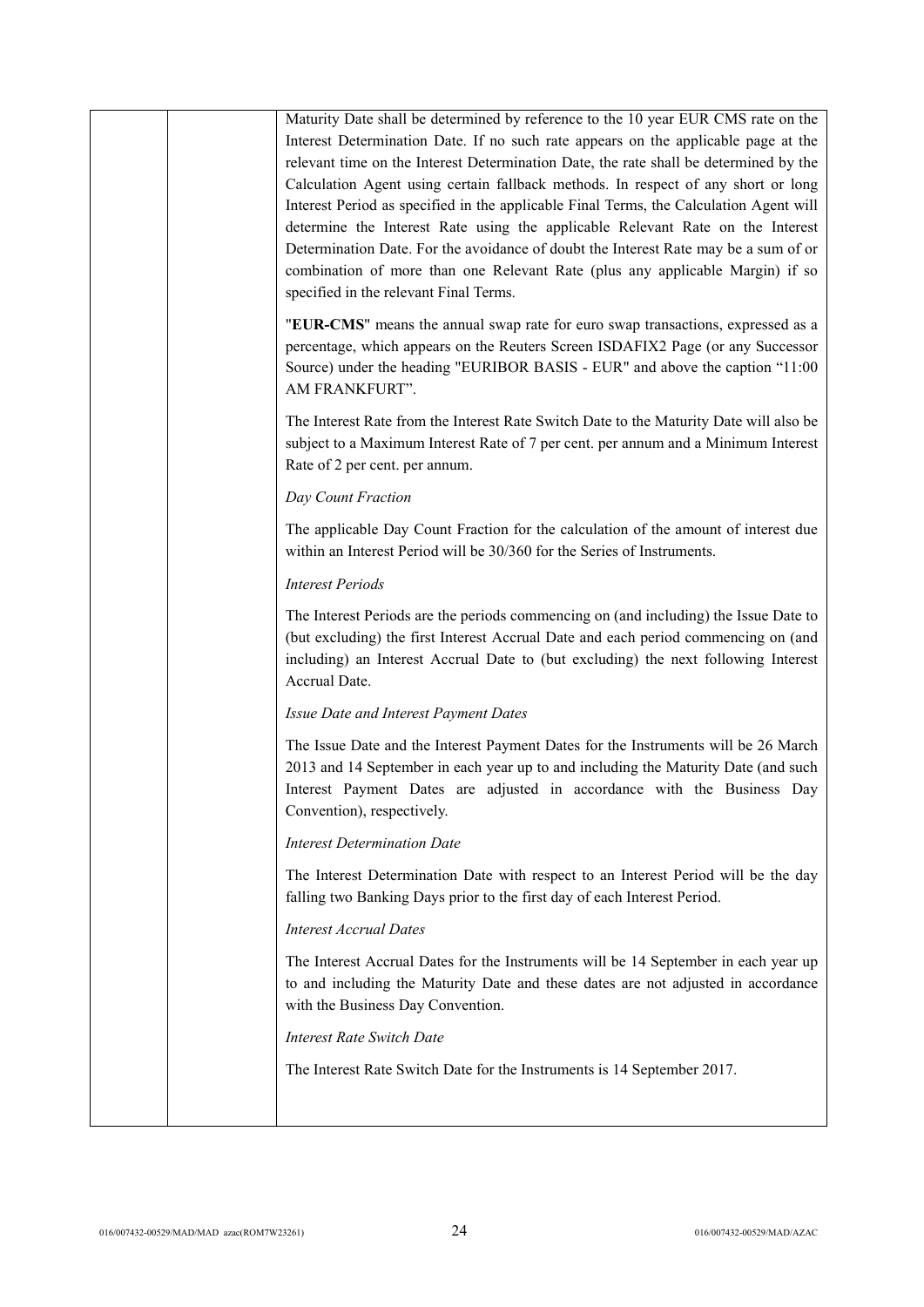| Redemption                                                                                                                                                                                                                                                                                                                                                                                                                                                                                                                                                                                                                                                                                                                                                                                    |
|-----------------------------------------------------------------------------------------------------------------------------------------------------------------------------------------------------------------------------------------------------------------------------------------------------------------------------------------------------------------------------------------------------------------------------------------------------------------------------------------------------------------------------------------------------------------------------------------------------------------------------------------------------------------------------------------------------------------------------------------------------------------------------------------------|
| Maturity                                                                                                                                                                                                                                                                                                                                                                                                                                                                                                                                                                                                                                                                                                                                                                                      |
| Unless previously redeemed or purchased and cancelled, each Instrument will be<br>redeemed by the Issuer by payment of the Final Redemption Amount on the Maturity<br>Date which is the Interest Payment Date falling in September 2022.                                                                                                                                                                                                                                                                                                                                                                                                                                                                                                                                                      |
| Early Termination of the Instruments                                                                                                                                                                                                                                                                                                                                                                                                                                                                                                                                                                                                                                                                                                                                                          |
| The Instruments may be cancelled early in a number of circumstances:                                                                                                                                                                                                                                                                                                                                                                                                                                                                                                                                                                                                                                                                                                                          |
| (A) Collateral Default Event: If a default, event of default or other similar event or<br>circumstance occurs with respect to the Collateral (howsoever described and<br>including, without limitation, a failure to pay any principal or interest when and<br>where due in accordance with the terms of the Collateral as at the Issue Date and<br>further provided that if any of the Collateral comprises asset-backed securities then<br>any deferral of interest or other payment thereunder in accordance with its terms shall<br>not constitute a "default") (a "Collateral Default Event"), the Instruments shall be<br>cancelled in whole or in part and the Issuer shall pay the Early Termination Amount<br>which will include an amount equal to any accrued but unpaid interest. |
| (B) Collateral early redemption: If any of the Collateral becomes repayable<br>(otherwise than at the option of the relevant Collateral Obligor in accordance with the<br>terms of the Collateral) or becomes capable of being declared due and payable prior<br>to its stated date of maturity for whatever reason, the Instruments shall be cancelled<br>in whole or in part and the Issuer shall pay the Early Termination Amount which will<br>include an amount equal to any accrued but unpaid interest.                                                                                                                                                                                                                                                                                |
| (C) Cancellation for tax reasons: If the Issuer would be required by law to withhold<br>or account for tax or would suffer tax in respect of its income so that it would be<br>unable to make payment of the full amount due, and the Issuer has been unable to<br>arrange substitution or change of itself as Issuer, or is unable to do so in a tax<br>efficient manner, before the next payment is due in respect of the Instruments, the<br>Instruments shall be cancelled in whole and the Issuer shall pay the Early<br>Termination Amount which will include an amount equal to any accrued but unpaid<br>interest.                                                                                                                                                                    |
| (D) Early Termination of the Hedging Agreement: If the Hedging Agreement is<br>terminated in accordance with its terms prior to the Hedging Agreement Termination<br>Date, the Instruments shall be cancelled in whole and the Issuer shall pay the Early<br>Termination Amount which will include an amount equal to any accrued but unpaid<br>interest.                                                                                                                                                                                                                                                                                                                                                                                                                                     |
| In any such case of early cancellation described in $(A)$ , $(B)$ , $(C)$ or $(D)$ above the<br>Issuer shall give not more than 30 nor less than 15 days' notice of the date fixed for<br>cancellation and on expiry of such notice (i) the Issuer shall cancel the outstanding<br>Instruments of the Series in whole or in part, as applicable, (ii) the relevant portion of<br>the Series Assets will be realised in accordance with the Securitisation Act 2004, if<br>applicable, and (iii) the security constituted by or created pursuant to the Series<br>Instrument shall become enforceable in whole or in part.                                                                                                                                                                     |
| (E) Event of Default: If an Event of Default occurs (as described in C.8 above) then                                                                                                                                                                                                                                                                                                                                                                                                                                                                                                                                                                                                                                                                                                          |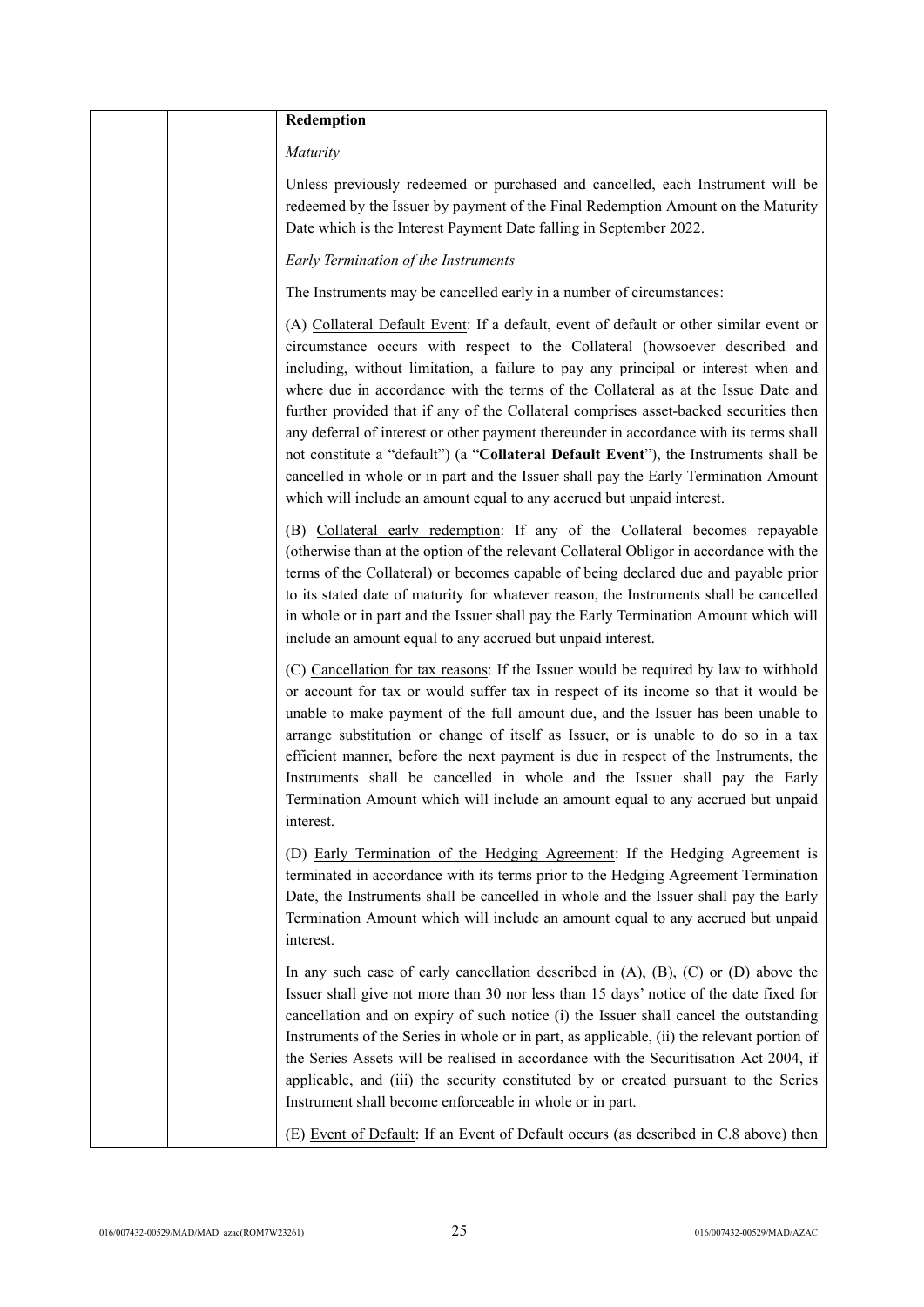|  | the Instruments shall be cancelled and the Issuer shall pay the Early Termination<br>Amount in respect of each Instrument.                                                                                                                                                                                                                                                                                                                                                                                                                                             |
|--|------------------------------------------------------------------------------------------------------------------------------------------------------------------------------------------------------------------------------------------------------------------------------------------------------------------------------------------------------------------------------------------------------------------------------------------------------------------------------------------------------------------------------------------------------------------------|
|  | <b>Early Termination Amount</b>                                                                                                                                                                                                                                                                                                                                                                                                                                                                                                                                        |
|  | The Early Termination Amount (if any) due in respect of each Instrument following<br>the occurrence of an Event of Default, an early termination of the Hedging<br>Agreement, a cancellation for tax reasons, a Collateral Default Event or a Collateral<br>early redemption shall be an amount equal to such Instrument's pro rata share of an<br>amount in the Specified Currency (which may never be less than zero) determined by<br>the Calculation Agent in accordance with the following formula:                                                               |
|  | $(A - B)$                                                                                                                                                                                                                                                                                                                                                                                                                                                                                                                                                              |
|  | Where:                                                                                                                                                                                                                                                                                                                                                                                                                                                                                                                                                                 |
|  | "A" is the Market Value Collateral, converted into the Specified Currency at the<br>relevant exchange rate applicable at such time, as determined by the Calculation<br>Agent in its reasonable discretion; and                                                                                                                                                                                                                                                                                                                                                        |
|  | "B" is the Early Termination Unwind Costs.                                                                                                                                                                                                                                                                                                                                                                                                                                                                                                                             |
|  | The Early Termination Amount will include an amount equal to any accrued but<br>unpaid interest.                                                                                                                                                                                                                                                                                                                                                                                                                                                                       |
|  | "Collateral Currency" means the currency in which the Collateral is denominated.                                                                                                                                                                                                                                                                                                                                                                                                                                                                                       |
|  | "Early Termination Unwind Costs" means the sum (the result of which may be<br>positive, negative or zero) of:                                                                                                                                                                                                                                                                                                                                                                                                                                                          |
|  | an amount, if any, determined by the Calculation Agent equal to (i) the<br>(a)<br>sum of (without duplication) all costs, expenses (including loss of funding), tax and<br>duties incurred by the Hedging Counterparty (expressed as a positive amount) or (ii)<br>the gain realised by the Hedging Counterparty (expressed as a negative amount), in<br>either case in connection with the cancellation of the Instruments and the related<br>termination, settlement or re-establishment of any hedge or related trading position;<br>and (without duplication); and |
|  | (expressed as a positive amount) any legal and other ancillary costs<br>(b)<br>(including if applicable, without limitation, any costs in relation to the realisation of<br>the Collateral) incurred by the Issuer, the Trustee, the Custodian or the Hedging<br>Counterparty as a result of the Instruments becoming subject to mandatory<br>cancellation.                                                                                                                                                                                                            |
|  | "Early Termination Valuation Date" means:                                                                                                                                                                                                                                                                                                                                                                                                                                                                                                                              |
|  | for the purposes of a cancellation due to a Collateral Default Event, a<br>(a)<br>Collateral early redemption, a cancellation for tax reasons or an early termination of<br>the Hedging Agreement, the Business Day immediately preceding the due date for<br>cancellation; or                                                                                                                                                                                                                                                                                         |
|  | for the purposes of a cancellation due to the occurrence of an Event of<br>(b)                                                                                                                                                                                                                                                                                                                                                                                                                                                                                         |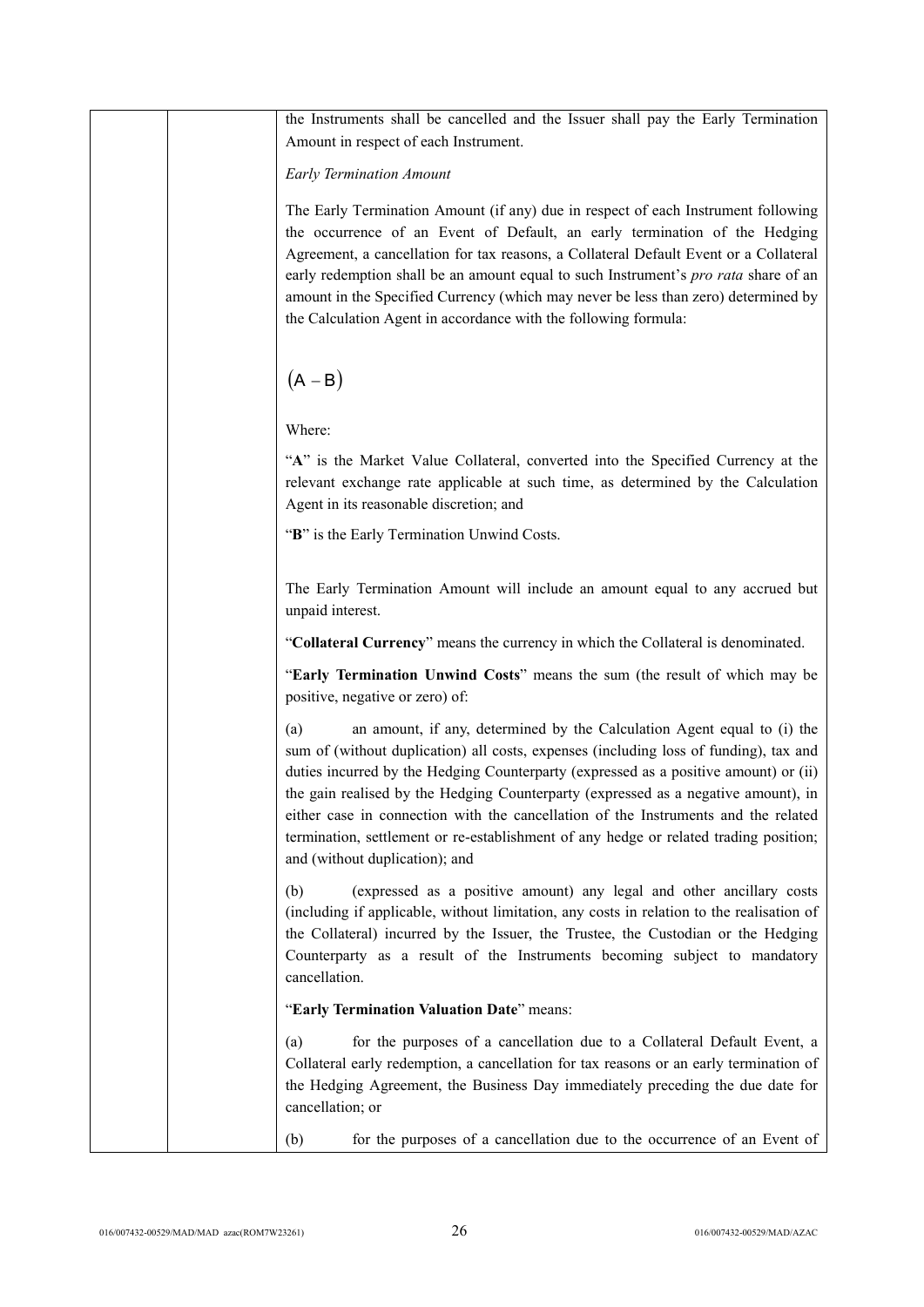|      |                                          | Default, the due date for cancellation.                                                                                                                                                                                                                                                                                                                                                                                                                                                                                                                                                                                                                                                                                                                                |
|------|------------------------------------------|------------------------------------------------------------------------------------------------------------------------------------------------------------------------------------------------------------------------------------------------------------------------------------------------------------------------------------------------------------------------------------------------------------------------------------------------------------------------------------------------------------------------------------------------------------------------------------------------------------------------------------------------------------------------------------------------------------------------------------------------------------------------|
|      |                                          | "Market Value Collateral" means, in respect of each item of Collateral, (i) where<br>the Collateral has not been redeemed, an amount in the relevant Collateral Currency<br>calculated by the Calculation Agent equal to the highest firm bid quotation obtained<br>by the Calculation Agent from the Reference Banks for the Collateral (excluding<br>accrued but unpaid interest in respect thereof) on the relevant Early Termination<br>Valuation Date provided that if no firm bid quotation is obtained, the Market Value<br>Collateral shall be calculated by the Calculation Agent in good faith and may in<br>certain circumstances be zero or (ii) in circumstances where the Collateral has been<br>redeemed, the proceeds of redemption of the Collateral. |
|      |                                          | <b>Payments in respect of Global Instruments</b>                                                                                                                                                                                                                                                                                                                                                                                                                                                                                                                                                                                                                                                                                                                       |
|      |                                          | All payments in respect of Instruments represented by a Global Instrument will be<br>made against presentation for endorsement and, if no further payment falls to be<br>made in respect of the Instruments, surrender of that Global Instrument to or to the<br>order of the Principal Agent or such other Paying Agent as shall have been notified<br>to the Instrumentholders for such purpose. A record of each payment so made will be<br>endorsed on each Global Instrument, which endorsement will be prima facie<br>evidence that such payment has been made in respect of the Instruments.                                                                                                                                                                    |
|      |                                          | Payments in respect of Instruments in definitive form                                                                                                                                                                                                                                                                                                                                                                                                                                                                                                                                                                                                                                                                                                                  |
|      |                                          | Payments of principal and interest in respect of the Instruments in definitive form<br>shall, be made against presentation and surrender of the relevant Instruments at the<br>Specified Office of any Paying Agent outside the United States by transfer to an<br>account denominated in such currency with a bank nominated by such holder<br>presenting such Instrument.                                                                                                                                                                                                                                                                                                                                                                                            |
|      |                                          | <b>Meetings</b>                                                                                                                                                                                                                                                                                                                                                                                                                                                                                                                                                                                                                                                                                                                                                        |
|      |                                          | The Instruments contains provisions for convening meetings of Instrumentholders to<br>consider matters affecting their interests generally with respect to the Instruments.<br>These provisions permit defined majorities to bind all holders, including holders who<br>did not attend and vote at the relevant meeting and holders who voted in a manner<br>contrary to the majority.                                                                                                                                                                                                                                                                                                                                                                                 |
| C.10 | Derivative<br>component of<br>securities | Not applicable. The Instruments do not have a derivative component in the interest<br>payment. See item C.9 above for information on interest and redemption.                                                                                                                                                                                                                                                                                                                                                                                                                                                                                                                                                                                                          |
| C.11 | Trading of<br>securities                 | Application is expected to be made for the Instruments of the Series to be listed on<br>the official list of the Luxembourg Stock Exchange and admitted to trading on the<br>regulated market of the Luxembourg Stock Exchange and the multilateral trading<br>facility EuroTLX (managed by EuroTLX SIM S.p.A.) with effect from the Issue<br>Date or thereabouts.                                                                                                                                                                                                                                                                                                                                                                                                     |
| C.12 | Minimum<br>denomination                  | The minimum denomination of an issue of Instruments is EUR 1,000.                                                                                                                                                                                                                                                                                                                                                                                                                                                                                                                                                                                                                                                                                                      |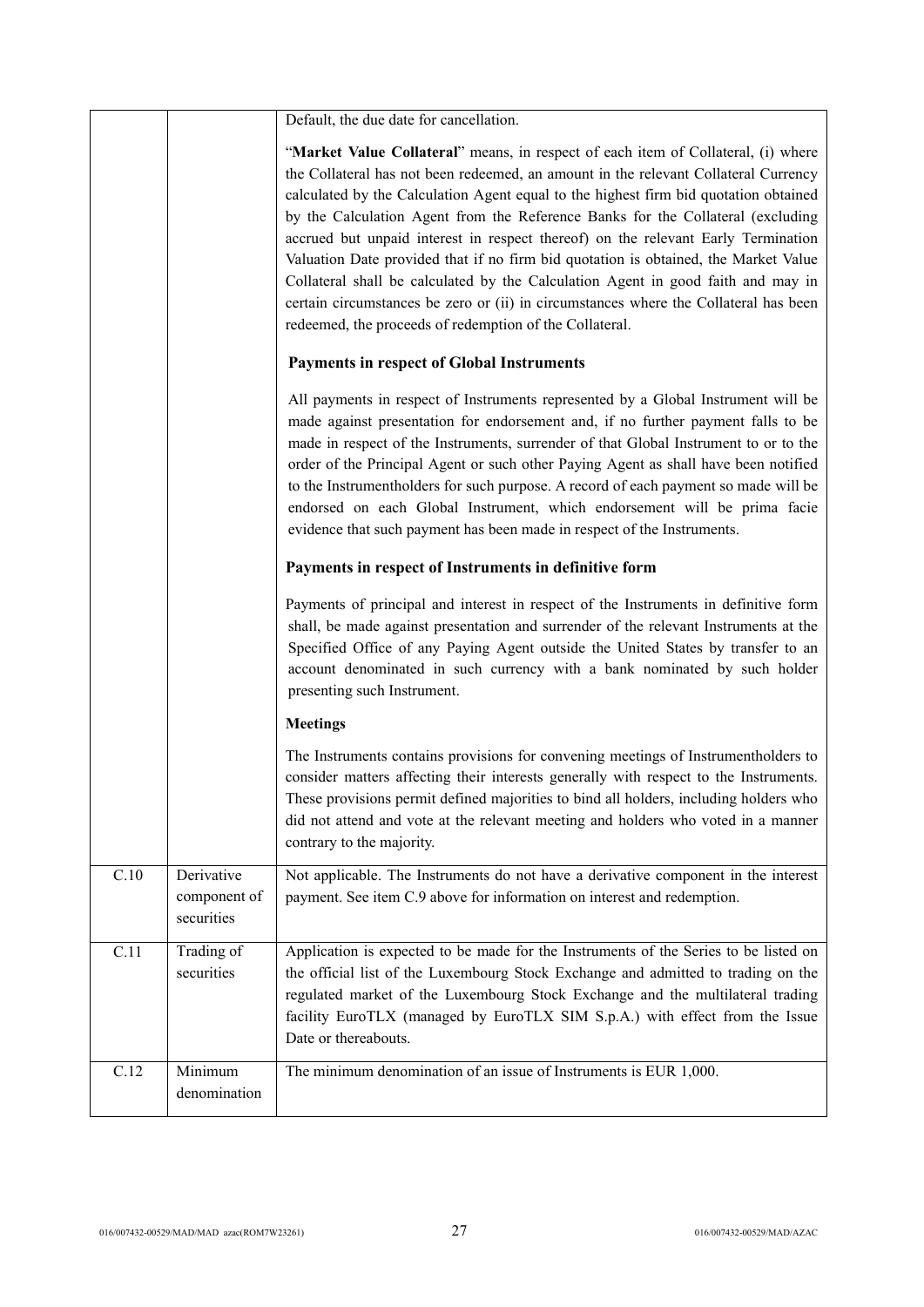# **Section D – Risks**

| Element | <b>Description</b>                         | <b>Disclosure requirement</b>                                                                                                                                                                                                                                                                                                                                                                                                                                                                                                                                                                                                                                                                                                                                                                                                                                                                                                                                                                                                                                                                                                                                                                                                                                                                                                                                                                                                                                                                                                                                                                                                                                                                                                                                                                                                                                                                                                                                                                                                                                                                                                                                                                                                                                                                                                                                               |
|---------|--------------------------------------------|-----------------------------------------------------------------------------------------------------------------------------------------------------------------------------------------------------------------------------------------------------------------------------------------------------------------------------------------------------------------------------------------------------------------------------------------------------------------------------------------------------------------------------------------------------------------------------------------------------------------------------------------------------------------------------------------------------------------------------------------------------------------------------------------------------------------------------------------------------------------------------------------------------------------------------------------------------------------------------------------------------------------------------------------------------------------------------------------------------------------------------------------------------------------------------------------------------------------------------------------------------------------------------------------------------------------------------------------------------------------------------------------------------------------------------------------------------------------------------------------------------------------------------------------------------------------------------------------------------------------------------------------------------------------------------------------------------------------------------------------------------------------------------------------------------------------------------------------------------------------------------------------------------------------------------------------------------------------------------------------------------------------------------------------------------------------------------------------------------------------------------------------------------------------------------------------------------------------------------------------------------------------------------------------------------------------------------------------------------------------------------|
|         | of Element                                 |                                                                                                                                                                                                                                                                                                                                                                                                                                                                                                                                                                                                                                                                                                                                                                                                                                                                                                                                                                                                                                                                                                                                                                                                                                                                                                                                                                                                                                                                                                                                                                                                                                                                                                                                                                                                                                                                                                                                                                                                                                                                                                                                                                                                                                                                                                                                                                             |
| D.2     | Key risks<br>specific to the<br>Issuer     | Factors which could materially adversely affect the Company and its ability to make<br>payments due under the Series of Instruments include matters of Luxembourg law<br>(such as the Company being structured to be insolvency-remote, not insolvency-proof,<br>changes to the Issuer's tax position adversely affecting cash flows in connection with<br>the Instruments, and the provisions of the Securitisation Act 2004 providing that<br>Series Assets of a Compartment are only available for the Series Parties of the Series<br>relating to that Compartment), the Instruments being limited recourse obligations<br>(meaning that an Instrumentholder's claim may be extinguished if there is a shortfall<br>in funds available to meet payments under the Instruments) and related risks and<br>further issues of Instruments by the Issuer.                                                                                                                                                                                                                                                                                                                                                                                                                                                                                                                                                                                                                                                                                                                                                                                                                                                                                                                                                                                                                                                                                                                                                                                                                                                                                                                                                                                                                                                                                                                    |
| D.3     | Key risks<br>specific to the<br>securities | There are also certain factors which are material for the purpose of assessing the risks<br>associated with the Series of Instruments. These include the fact that such Instruments<br>may not be a suitable investment for all investors (for example if they do not have the<br>requisite knowledge and experience in financial and business matters to evaluate the<br>merits and risks of an investment in the Issuer in context of their financial position or<br>are not capable of bearing the economic risk of an investment in the Issuer for an<br>indefinite period of time), any Hedging Agreement (for example its possible early<br>termination in various circumstances which would result in the cancellation of the<br>Instruments) and the related credit exposure to the Hedging Counterparty, credit<br>exposure to the obligor or guarantor of the Collateral (as this will affect the value of<br>the Collateral held as security for the Instruments), early cancellation of the<br>Instruments which may lead to a loss of investment, fluctuations and decreases in the<br>market value of the Instruments and the market value of the Collateral which will also<br>affect the value of the Instruments and the amounts paid on any cancellation of the<br>Instruments, tax risks (for example that if any withholding or deduction for taxes is<br>required, the Issuer may redeem all the Instruments), that no secondary market may<br>exist for the Instruments meaning that investors may not be able to realise their<br>investment prior to maturity and business relationships between the parties to the<br>Instruments, the rating will not necessarily be the same as any rating assigned to any<br>Instruments already issued, conflicts of interest which may adversely affect the value<br>of the Instruments and that although Instruments will have the benefit of security<br>interests over all the Series Assets of the Compartment, the Securitisation Act 2004<br>provides that the Series Assets for the Series of Instruments are available to meet only<br>the claims of the Series Parties for the Series. If the Series Assets are not sufficient to<br>discharge all payments obligations of the Issuer in accordance with the applicable<br>priority of payments, Instrumentholders may lose their entire investment. |